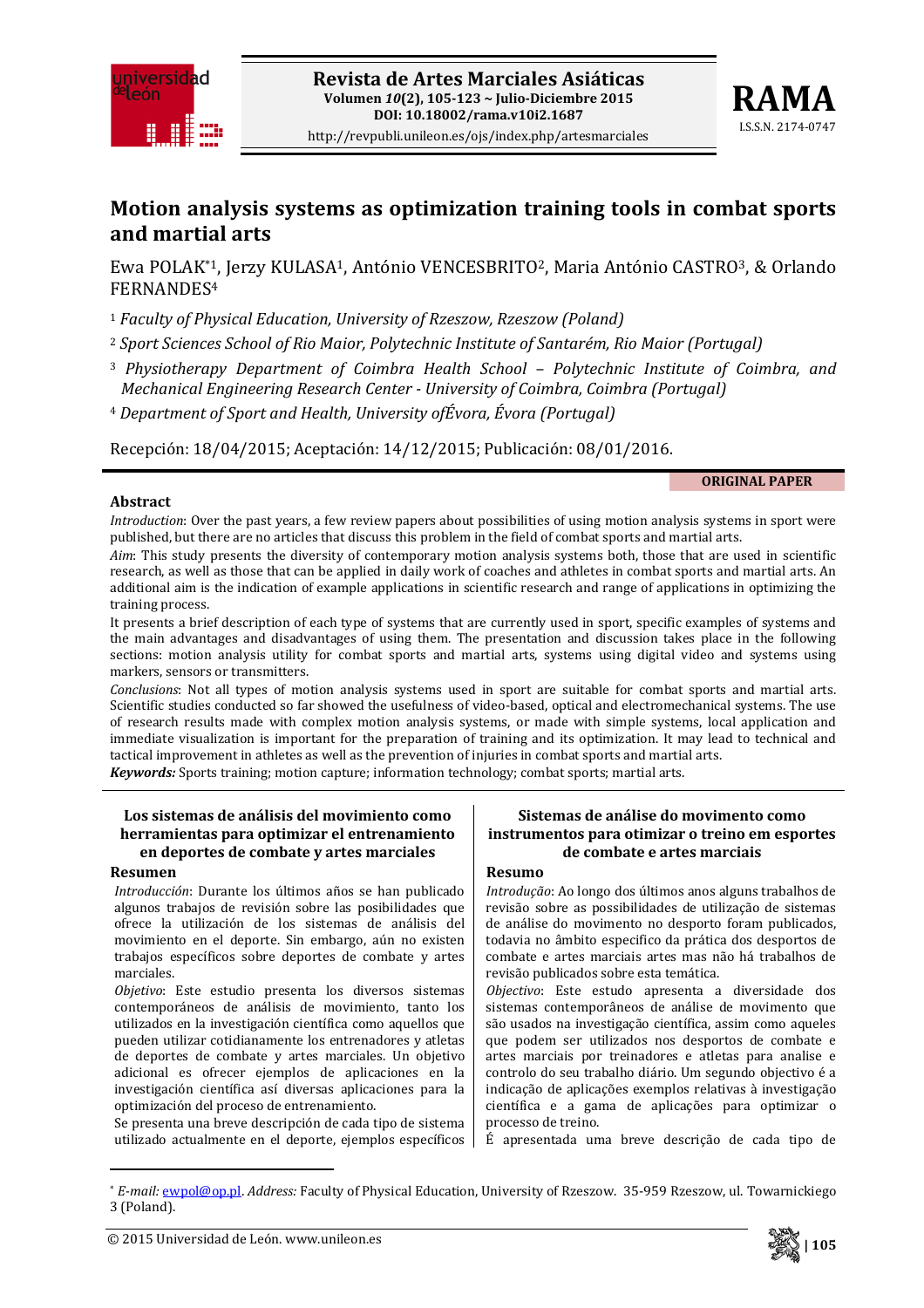de sistemas y las principales ventajas y desventajas derivadas de su uso. La presentación y discusión se desarrollan en las siguientes secciones: utilidad del análisis del movimiento en deportes de combate y artes marciales, sistemas que utilizan el vídeo digital y sistemas que utilizan marcadores, sensores o transmisores.

*Conclusiones*: No todos los tipos de sistemas de análisis de movimiento utilizados en el deporte son adecuados para deportes de combate y artes marciales. Los estudios científicos realizados hasta ahora han mostrado la utilidad de los sistemas basados en vídeo, ópticos y electromecánicos. La utilización por los entrenadores y atletas de los resultados de investigaciones realizadas con sistemas de análisis de movimiento complejos, o realizados con sistemas simples, de aplicación local y visualización inmediata, es importante para preparar y optimizar el entrenamiento. Todo ello puede conducir a la mejora técnica y táctica de los deportistas, así como a la prevención de lesiones en los deportes de combate y las artes marciales.

*Palabras clave:* Entrenamiento deportivo; análisis del movimiento, tecnologia de la información, deportes de combate; artes marciales.

sistema que é actualmente usado no desporto, com exemplos específicos e com a indicação das suas principais vantagens e desvantagens relativamente ao seu uso. A exposição e discussão é realizada nas seguintes secções: a utilidade da análise de movimento para os desportos de combate e artes marciais, os sistemas que usam vídeo digital e os sistemas que utilizam marcadores, sensores ou transmissores.

*Conclusões*: Nem todos os tipos de sistemas de análise de movimento são adequados para desportos de combate e artes marciais. Estudos científicos realizados até agora incidem na utilização de sistemas ópticos baseados em vídeo e sistemas electromecânicos. A utilização por treinadores e atletas dos resultados da investigação feita com sistemas de análise do movimento complexos, ou feita com sistemas simples, de aplicação local e imediata é importante para a preparação do treino e a sua optimização, podendo conduzir à melhoria técnica e táctica do atleta, bem como à prevenção de lesões nos desportos de combate e artes marciais.

*Palavraschave:* Treino desportivo; análise do movimento; tecnologia da informação; desportos de combate; artes marciais.

## **1. Introduction**

Many areas of modern life use motion analysis systems. Various analyses based on capturing of human motion are now one of the most active research topics. The growing need causes the necessity to make more and more technologically advanced motion capture techniques. A lot of different scientists such as Gavrila (1999), Aggarwal and Cai (1999), Wang, Hu and Tan (2003), King and Paulson (2007) wrote about changes and projected directions of their development. Extremely interesting are works written by Moeslund and Granum (2001) and Moeslund, Hilton and Krüger (2006). In these works the newest trends in vision-based human motion capture and analysis are shown. What is more, they also point on the directions of development in order to gain the possibility of automatic visual analysis. This large interest is driven by wide spectrum of applications in many fields such as: film and video games industries, medicine, sport, virtual reality, intelligent surveillance etc. However, each of these areas has its own specific assignments. In games and film productions the usage of such systems concentrates on precise registering of human movement which is used to create real movement of the animated characters. In medicine it is used mainly in diagnosis of the musculoskeletal system and monitoring of rehabilitation effects. The requirements for motion analysis systems in sport are totally different.

In the wide range of sport applications (scientific research, skills analyse, athletic performance, assessment of physical condition, mechanisms of injuries and their prevention or rehabilitation) motion analysis systems are an important field of interest for athletes, coaches and scientists. Nowadays such systems are used as tools for scientific research or for coaching in many sports. They are used in both individual and team sports (e.g. tennis, golf, swimming, gymnastics, archery, baseball, basketball, volleyball, soccer, rugby and others as combat sports and martial arts). They are also used for analysing various sport activities as they occur under laboratory conditions (Van der Zijden, et al., 2012; VencesBrito, 2012; VencesBrito, et al., 2014) on sport halls (Kautzner & Junior, 2012), on playing fields (Roberts, Trewartha, & Stokes, 2006), or even underwater (Magalhaes, et al., 2013).

Over the past years, a few review papers about possibilities of using motion analysis systems in sport were published (Liebermann, et al., 2002; Roberts, Trewartha, & Stokes, 2006; Barris & Button, 2008; Wilson, 2008). Among them, there are no articles that discuss specifically this problem in combat sports and martial arts.

The aim of this study is to present the diversity of contemporary motion analysis systems both, those that are used in scientific research, as well as those that can be applied in daily work of coaches and athletes in combat sports and martial arts, including specific examples of systems and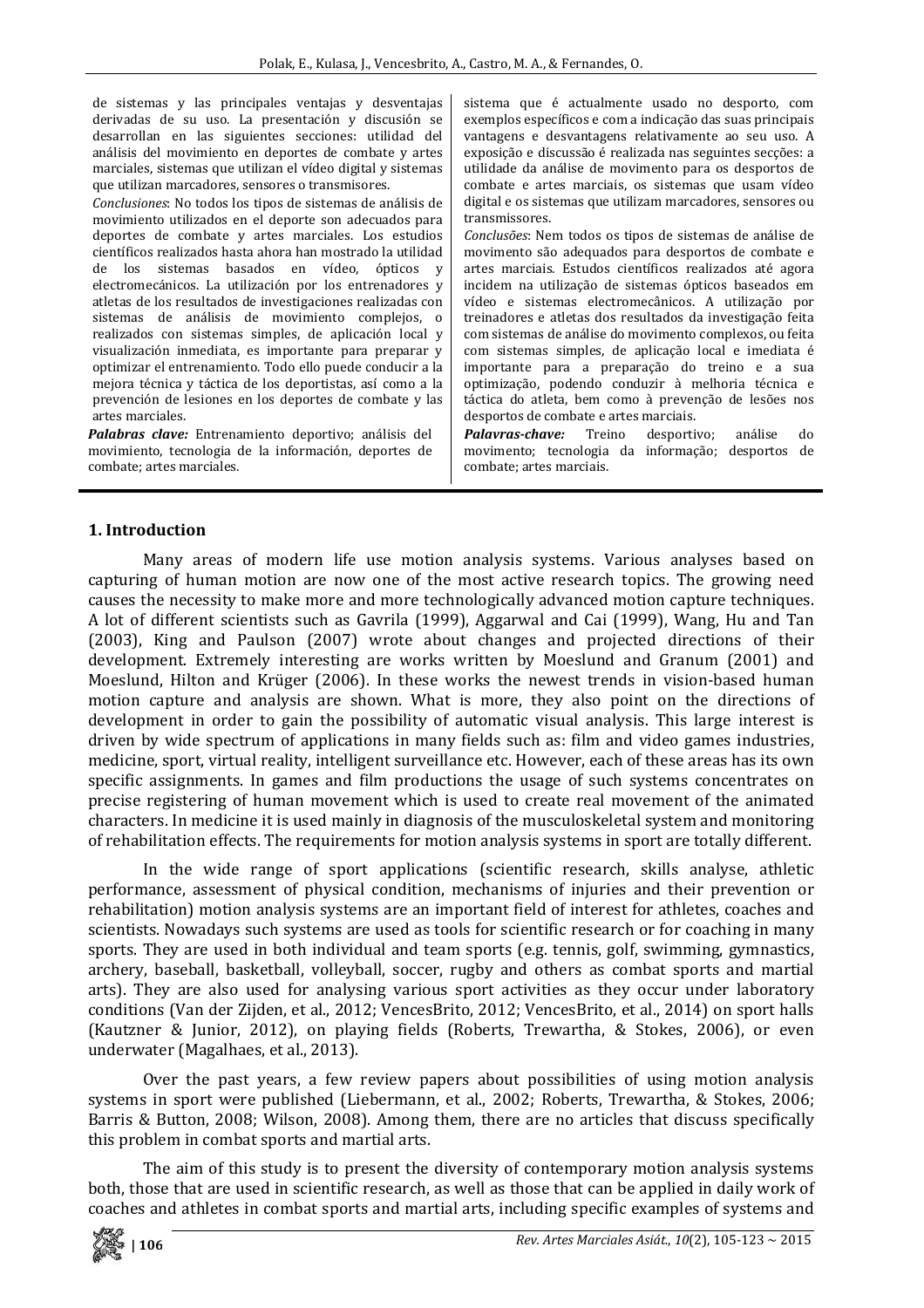the main advantages and disadvantages of using them. An additional aim is the indication of example applications in scientific research and range of applications in optimizing the training process. This information can help coaches or athletes who are not experts in the field of biomechanics and are interested in motion analysis.

# **2. Method**

Literature searches were conducted in the most important in sport bibliographic databases (Scopus, Web of Science, PubMed, Science Direct, EBSCO) and in the scientific social network Research Gate. Key words for the search included: motion analysis, motion capture, biomechanics, martial arts and combat sports. Based on gathered literature, a review of systems for motion analysis that are used in sport through the last 10 years was carried out. The main topics of researches using these systems in combat sports and martial arts were illustrated with the examples of recommended articles. In order to present a current range of applications in scientific research the exemplary articles published since 2005 were selected.

A full review of scientific publications taking into account the results of research conducted with using motion analysis systems in combat sports and martial arts should be the subject of a separate study.

The study discusses the following sections: (1) the utility of motion analysis for combat sports and martial arts; (2) systems using digital video, and (3) systems using markers, sensors or transmitters.

# **3. Results and discussion**

# *3.1. The utility of motion analysis for combat sports and martial arts*

Combat sports and martial arts rely on special activities that require complex skills and tactical excellence. Typical movements performed by the athletes consist of specific stances and dynamic activities (strikes, punches, kicks, throws, blocks, falls etc.) that are performed individually or in contact with the opponent. These movements are made on the floor or aerial trajectory, in standing, kneeling or lying positions, with or without weapons. Almost all of them are characterized by high dynamics, high intensity and very short duration, usually designated as ballistic movements (VencesBrito, Rodrigues Ferreira, Cortes, Fernandes, & Pezarat‐Correia, 2011).

The proper performance in these specific activities are determined by powerful actions that can be applied in unpredictable context (Silva, Del Vecchio, Picanço, Takito, & Franchini, 2011).

The main goal of training process in combat sports and martial arts is to achieve perfection in performance of specific techniques and tactical behaviours as well as the improvement of physical condition to the level that allows for competing with other athletes without the risk of injury. An important element of the training is the analysis of movements performed by the athletes during training sessions and competitions. Motion analysis of the activities carried out individually by the athlete in training or competition provides information about the correctness of the individual techniques, the effectiveness of athlete behaviours as so the combat structure (both temporal as well as spatial) and the identification of errors. Proper use of this information should serve for both the coaches and the athletes, how to correct errors and improve the organization of training tasks. Certainly, thanks to such information they will be able to improve the effectiveness of movements and achieve the expected progress. Additionally, they can reduce the risk of injury during training or competitions.

Just as in other sports, movements of the athlete in combat sports and martial arts can be analysed on the basis of two types of variables defining qualitative or quantitative features of motion. Visually discernible parameters are treated as qualitative features of motion. These variables include time, accuracy, rhythm, smoothness, etc. To fully evaluate the accuracy of the motion technique is also necessary determine the quantitative features of motion, expressed by means of measurable mechanical parameters. These are the performance criteria determining

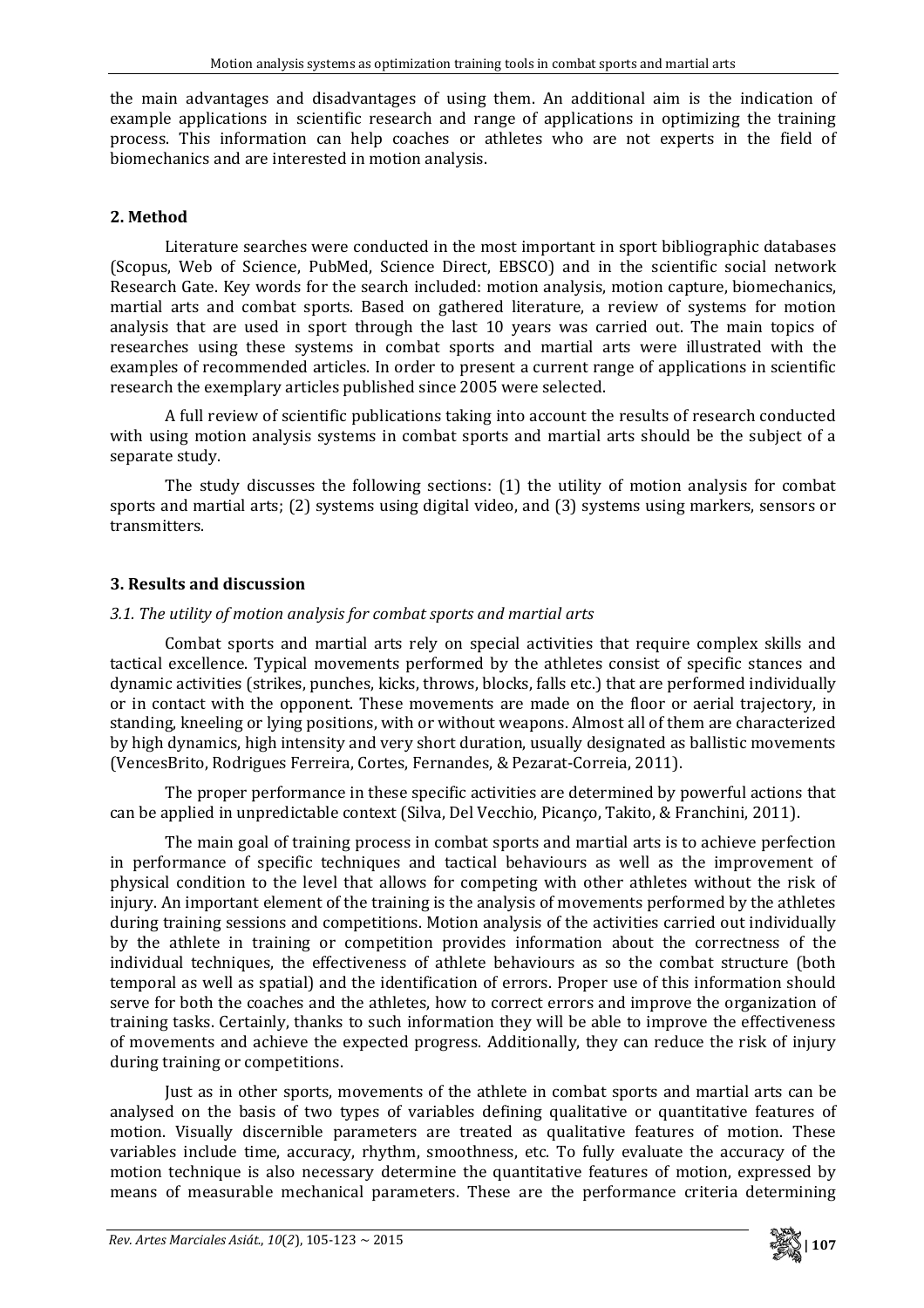kinematic structures (concerning trajectory, velocity, acceleration, linear or angular displacement) and dynamic (concerning the forces causing motion or resulting from motion: force, torque, states of kinetic and potential energy) (Król & Mynarski, 2005).

Information obtained from the motion analysis can be applied for different purposes, but the main goals are improving the technical execution of techniques characteristic for each type of combat sports and martial arts, such as improving the efficiency and effectiveness of training. The specific objectives of the use of motion analysis systems, important for coaches and athletes are:

- gaining a detailed knowledge of qualitative characteristics of movement,
- monitoring the time of combat structure,
- monitoring the correctness of the individual techniques,
- identifying errors in execution,
- determining the risk and the causes of injuries.
- visual feedback.

Proper use of the information obtained by using motion analysis system allows for optimizing the training effect.

These objectives can be achieved if the coaches or athletes can perform motion analysis by themselves, but they can also benefit from the information produced by researchers of motion analysis in the field of sport, as in other fields. This information, combined with the professional knowledge of biomechanics can be applied in daily training process. If coaches or athletes will be interested in results of scientific studies, they can take advantage of them during training and competition.

The most accessible way to gather the information necessary for motion analysis is to use the sense of sight. This method is most often used by coaches and athletes also in combat sports and martial arts. The eyesight may inform about the spatial positioning of the athlete's body or the sport equipment in regard to the adopted one or more reference systems. It may also inform about the time of motion execution, its rhythm and frequency. Paying attention to the changes in body position the approximate information about the speed and acceleration might be gained. The impact of athlete can also be assessed by observing the deformation of sport accessories or equipment (Erdmann, 2003). But in combat sports and martial arts anyone who observes the activities performed during training or competition can catch only a few critical moments of the ballistic movements typical of this sports (e.g. starting or ending position).

In order to trace the details of the movement, the changes that occur in the arrangement of specific body parts, to use the sense of sight is not enough. Also, if you want to know the relevant variables, characterizing the observed movement, such as the distance of displacement, velocity or duration, using only the sense of sight is not sufficient.

The specific movement performed by the athlete can be analysed only if it can be repeatedly viewed from different perspectives and with different speeds. In some cases, the athlete's body (whole or its part) is invisible for viewer because it is occluded by an opponent. Given the need to capture movements performed in the complex planes (linear and angular motion) with extreme speed it becomes necessary to use special technological solutions that are commonly known as the motion analysis systems.

# *3.2. Systems using digital video*

The most popular way of motion capture is to record it with the use of a camcorder. This method is the most available. Nevertheless, its usage in motion analysis causes a lot of problems (Jabłoński, Klempous, & Majchrzak, 2005). The analysis of the technique of motion which is registered on a video film (called cinematography analysis or videography) might be a qualitative as well as quantitative process. The qualitative analysis can be made only based on the observation of recorded videos. Such assessment has subjective character and does not require a specific and motionless position of the camcorder nor any other equipment.

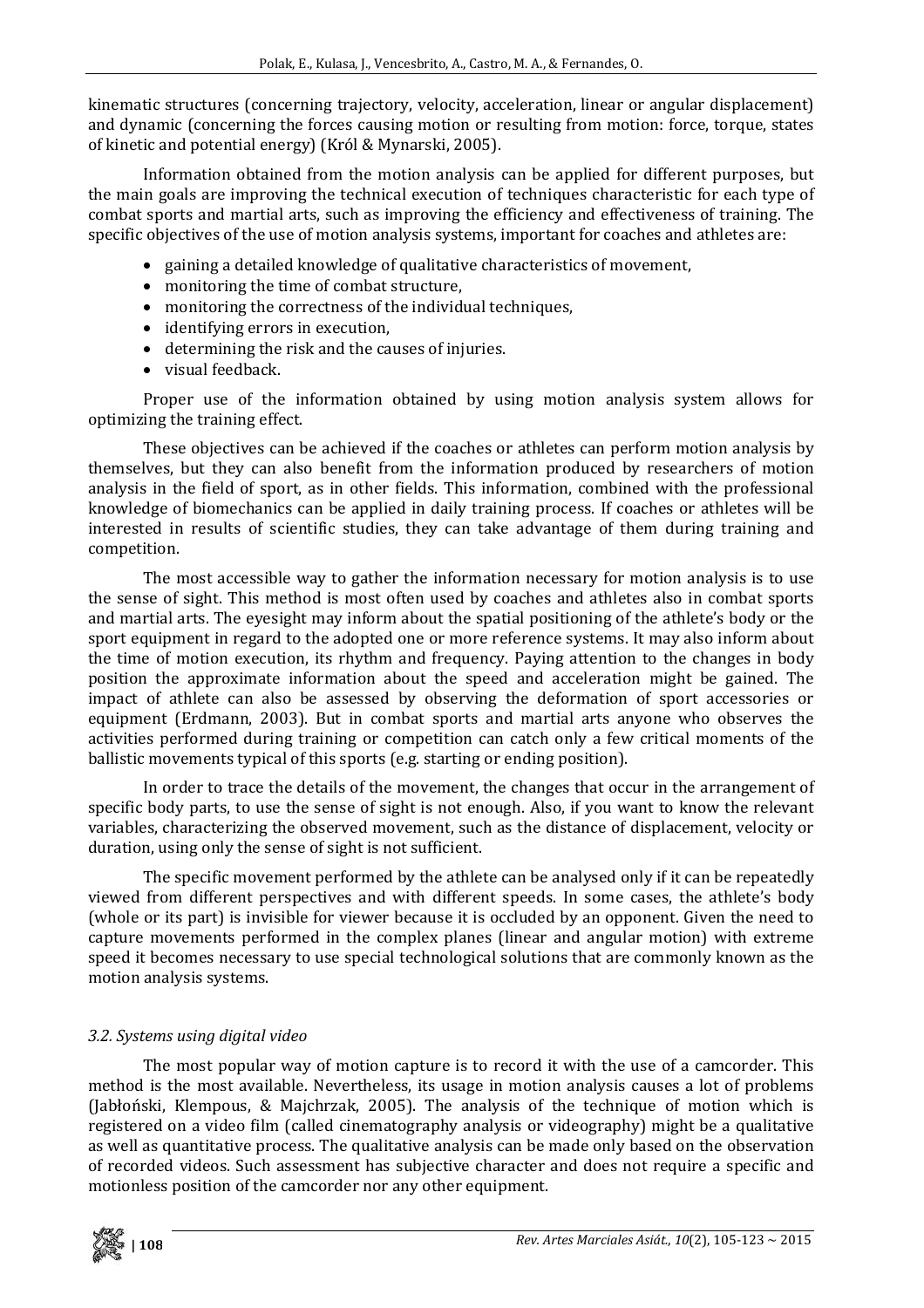The quantitative analysis concerns gaining kinematic information from the recorded videos. In order to perform such analysis the video should be recorded by camcorder, that is set motionless, e.g. placed on a tripod. Furthermore, to register and display pictures a computer with appropriate software is necessary (Grimshaw, Lees, Fowlers, & Burden, 2010).

The number of used camcorders depends on the number of planes in which the analysis will be performed. For the two-dimensional (2D) analysis the image registered by one camera is sufficient, but it should be placed perpendicular to the plane of motion (Figure 1). When the analysis is to concern the motion in more than one plane (three-dimensional analysis 3D) it is necessary to use at least two cameras synchronised with each other<sup>1</sup>. They should be placed in such a way that their optical axes intersect at an angle of  $90^{\circ}$  (Figure 1), but acceptable range of angles is from  $60^\circ$  to  $120^\circ$  (Grimshaw, et al., 2010). In both cases (2D and 3D) a digital form of the video data allows to make the analysis using a special software.



**Figure 1.** The setting of camcorder when recording motion for 2D analysis in which the optical axis of the camcorder is perpendicular to the plane of motion side (a), top (b) view, and setting of two camcorders when recording motion for 3D video analysis (c).

Nowadays, modern digital camcorders are commonly available. The technological progress causes that the camcorders are becoming smaller, more precise, with a lower price becoming easy to anyone who want to create a digital film. However, in order to obtain the relevant data from a video, a few rules that minimize errors in the measurements, need to be kept in mind. The most crucial of them are:

- motionless setting of camcorder (it is unacceptable to change the focal length, that is zoom),
- respectively large distance to the subject, providing an image of the whole motion (camera lens needs to have a small view angle, that is a big focal length, in order to reduce the change of perspective and to eliminate so called parallax error<sup>2</sup>),
- matching the frequency of recording to the specificity of motion, depending on the speed of movement of the subject (when the movement is faster the frequency of recording should be higher),
- placing the calibration object (flat in 2D and spatial in 3D) in the image area (Grimshaw, et al., 2010).



 $1$  Synchronization means recording the same images at the same time and with the same frequency. The easiest way to synchronize two video cameras is to use the identical cameras, connected together by special synchronization cable, which causes that camera snapshots are opened at the same time.

<sup>2</sup> Parallax error – deformation of the object which is filmed related to its move away from the axis of the camera lens.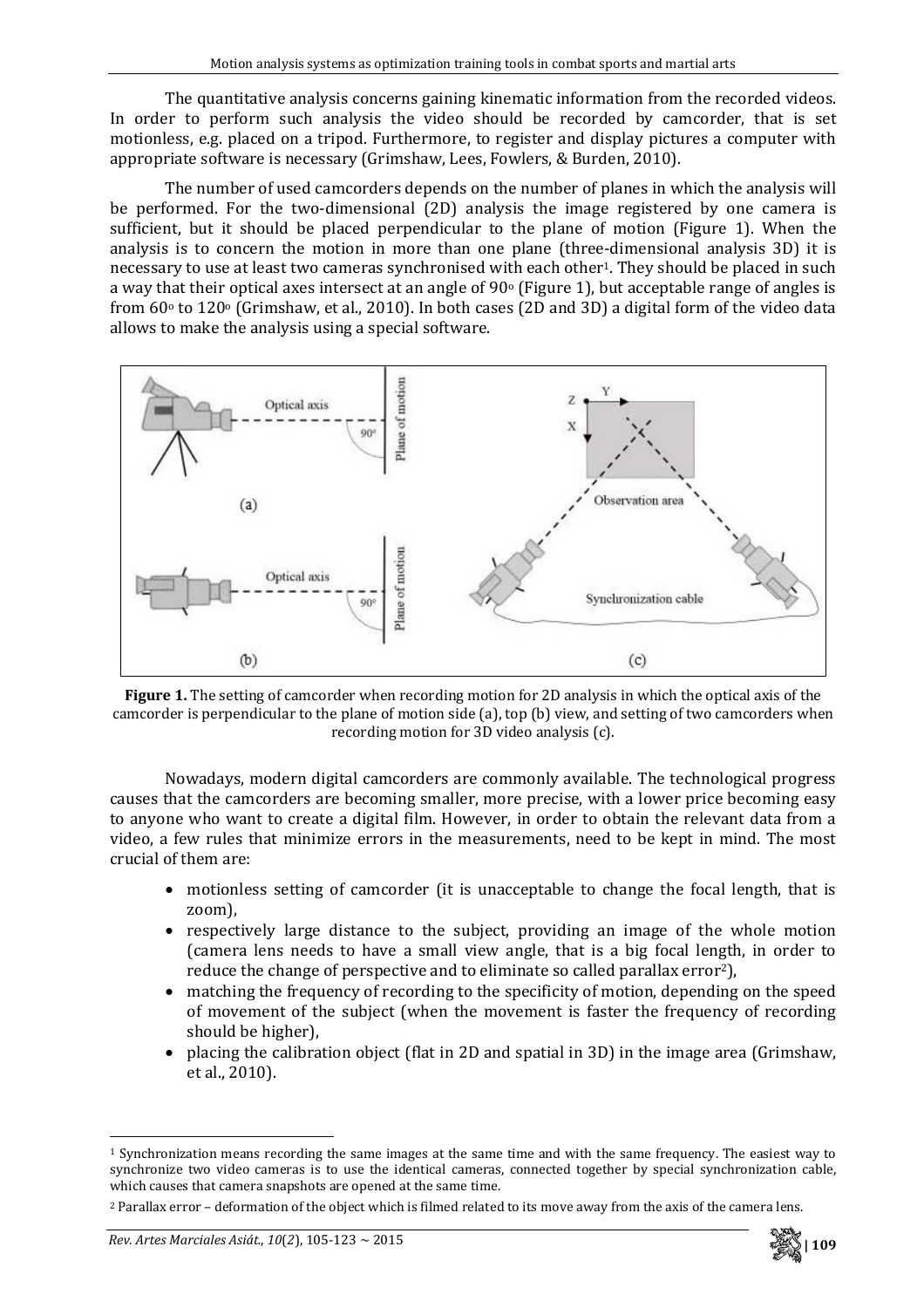The sequence of motion recorded as digital video images must be transferred as a file of data directly to a computer. Data transmission is usually done via USB, FireWire or eSata cables. Using the commonly available software packages designed for manipulating video files allow for a basic 2D analysis. Usually, such software allows for a slow motion replay, freeze frames, highlighting of key frames in strobe motion, overlaying video images or simple time analysis. It allows also to use multiple screen for easy comparison of synchronised images from different views, or images of different performers (Wilson, 2008).

The spatial motion analysis based on video is also possible. However, it requires obtaining huge amounts of data that need to be properly process and interpreted. Popular applications available in commonly used operating systems do not provide such possibilities. Therefore, it is important that an integral part of such systems should be special software, which allows processing and calculating relevant variables, gathered from recorded motion. To be able to perform quantitative analysis of the recorded motion, specific points of the human body should be marked on computer screen. Such specific points are the distal ends of the extremities or the joints that form the axis of rotation for particular body elements. Marking can be made manually, semi automatically or automatically depending on kind of software. Unfortunately, it often happens that the marking is not precise. To improve the precision it can be used the handmade external markers (e.g. a sticker in a contrasting colour affixed to clothes or directly to a skin). They only must be clearly visible on recorded video.

Video recording does not give the possibility of obtaining any variables for quantitative analysis in real time. Only special software packages allow to calculate the kinematics variables. Using them, it is possible to obtain the values of variables useful for linear analysis (position, trajectory, velocity, acceleration of specific body points and center of mass trajectory) and for angular analysis (joint angle, body segment angle and body angular velocity). By applying special software, with appropriate algorithms, it is also possible to obtain the kinetic variables, such as momentum, kinetic and potential energy for linear analysis or momentum and body moment of inertia for angular analysis. However, it should be noted, that such values of variables can be imprecise and can be burdened with a considerable errors.

In sport, the most often used software packages for videographic analysis are: Dartfish (http://www.dartfish.com), Kinovea (http://www.kinovea.org), SkillSpector (http://video4coach.com), SiliconCoach (http://www.siliconcoach.com), Quintic (http://www.quintic.com), Simi Motion 2D or 3D (http://www.simi.com) and FRAMI (Miarka, Hayashida, Julio, Calmet, & Franchini, 2011). These days a lot of software packages for video motion analysis with the wide range of functions are available. The examples of free of charge solutions are: Kinovea, SiliconCoach or SkillSpector.

The advantage of video-based systems is the fact that they are portable and affordable and can be used anywhere. Additionally they may cooperate with commonly available camcorders. Such systems can process motion parameters obtained directly from video footage without using special markers. Another advantage is that such systems allow capturing the movements performed by two or more athletes who fight to each other. It can be useful for temporal and qualitative analysis in contact combat sports, such as judo and wrestling. Disadvantages are small space of recorded motion, limited by camera's field of view as well as not always precise values of variables caused by errors during video recording or incorrect marking of the specific body points on a video image.

Systems based on video technology are often used in combat sports and martial arts for scientific purposes. One of the research topics is the analysis of time structure of sports activities performed during the competition. Such analysis was performed in muai thai (Del Vecchio, Silva, & Farias, 2015), muai thai and kick‐boxing (Silva, et al., 2011), judo (Miarka, et al., 2011), karate (Kautzner & Junior, 2012) or taekwondo (Falco, Landeo, Menescardi, Bermejo, & Estevan, 2012; Ferreira Santos, et al., 2014). To obtain the relevant variables Kinovea, FRAMI and Nero Show Time software were used. Other scientific topics are spatiotemporal characteristics of various techniques, such as: capoeira kick (Kalichová, Vít, Reguli, & Pieter, 2012), karate punches and kicks (Gianino, 2010; Zvonar, Kolarova, Zahradnicek, Reguli, & Vít, 2012; Balsalobre‐Fernández, Martinez‐Majolero, Villacieros‐Rodriguez, & Tejero‐González, 2013), taekwondo turning kick

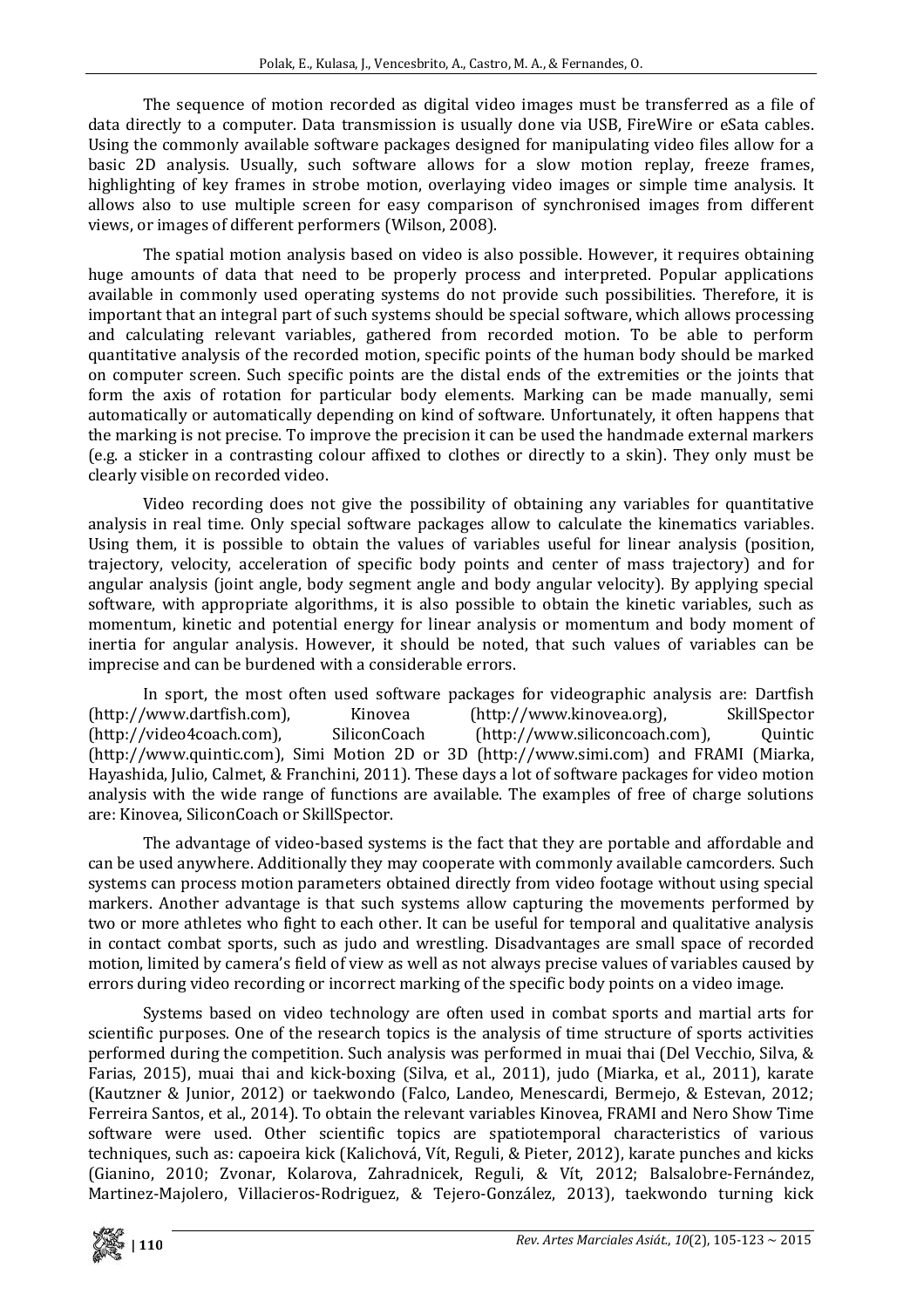(Harun & Xiong, 2010) and judo throw (Imamura, Iteya, Hreljac, & Escamilla, 2007; Hassmann, Buchegger, & Stollberg, 2011). For these studies basic video analysis or systems such as Dartfish, SiliconCoach, Simi Motion or Kinovea were used. The motion analysis become to be used in combat sports and martial arts also to determine the risk and the causes of injuries e.g. in mixed martial arts (Kochhar, Back, Mann, & Skinner, 2005).

In coaches' daily work, video-based system can be the useful training tool, allowing for qualitative and quantitative comparisons and for quickly visualize the specific athlete's movement. It allows to gain precise information about the spatiotemporal parameters of motions performed by the athlete during the competition or training sessions. Such systems allow, for example, comparing the velocity of movement of the lower limb in a particular kick, between the athletes of different age. It allows for tracking changes that occur during kicking movement in terms of joint angles, such as knee or hip joint. It also lets for the registration and the synchronization different views (e.g. front, side and back) or for capturing the movements, about existence which, coaches and athletes are not aware of. Such information allows to identify errors in the execution of movements in a specific technique e.g. taekwondo side kick, during which the trainer can discuss the details trajectory of foot or any errors in positioning of the athlete's body, that can caused the lack of balance. It also allows identifying if the particular body parts are near the extremes of their range of movements, what can cause injuries. The example can be analysis of spatial positioning the upper limb that block the opponent punch in kick-boxing. Inclusion of this information in subsequent stages of training allows the athlete to correct or eliminate errors resulting of improving the efficiency and effectiveness of training process.

Such systems are not capable of observing captured movement in real time but they can be used for visual feedback. The special software packages allow that registered movement can be observed on computer screen as video images or animated images, where the athlete can be seen as animated figure (e.g. in stick figure mode). All images can be repeatedly view from different perspectives, with various speeds and with possibility of using freeze frames at any time. Special software packages allow using memo pad, zoom, lines, angles and other alignment guides to analyse patterns and differences in performed movement. For an athlete, such visual feedback allows to see how much correction it has been achieved and is useful in better understanding of what is trying to be conveyed by the coach.

Summarizing, if the coach or athlete need to analyse the qualitative variables of athlete's movement or they needs to compare them - the video-based motion analysis system are the best. These systems are also useful for visual feedback. Additionally, such systems are the only ones that can be used for temporal as well as qualitative analysis of combat structure during competitions. Video-based systems allow to obtain the variables that can inform about qualitative characteristics of movement, such as time combat structure (e.g. balance between attack and defence techniques in individual fights during the kick‐boxing, taekwondo or judo competition) or accuracy and smoothness of movement performed by the full body or its part (e.g. the particular upper limb during karate punching technique). The important advantage of these systems is that they are the cheapest solution.

# *3.3. Systems using markers, sensors or transmitters*

Through the rapid growth of technology the solutions to capture and analyse human movement still are developing and improving. A lot of these solutions are based on use of various types of markers, sensors or transmitters. Based on them, the following types of systems can be specified: optical, electromechanical, electromagnetic, acoustic, inertial and depth-sensing.

Optical systems are the most frequently used in sport motion analysis. These types of systems need a special area and equipment for tracking optical markers and for defining the location of human body. They usually consist of infrared cameras, infrared strobes, active or passive markers, three axes frame or wand with markers for calibration, commercial software and model defined by operator. The most significant are digital high frame rate cameras with optical filter and markers attached to specific points of subject's body. Systems of that type might be based on active optical markers (e.g. emitting the light of diode) or passive optical markers (i.e. reflecting

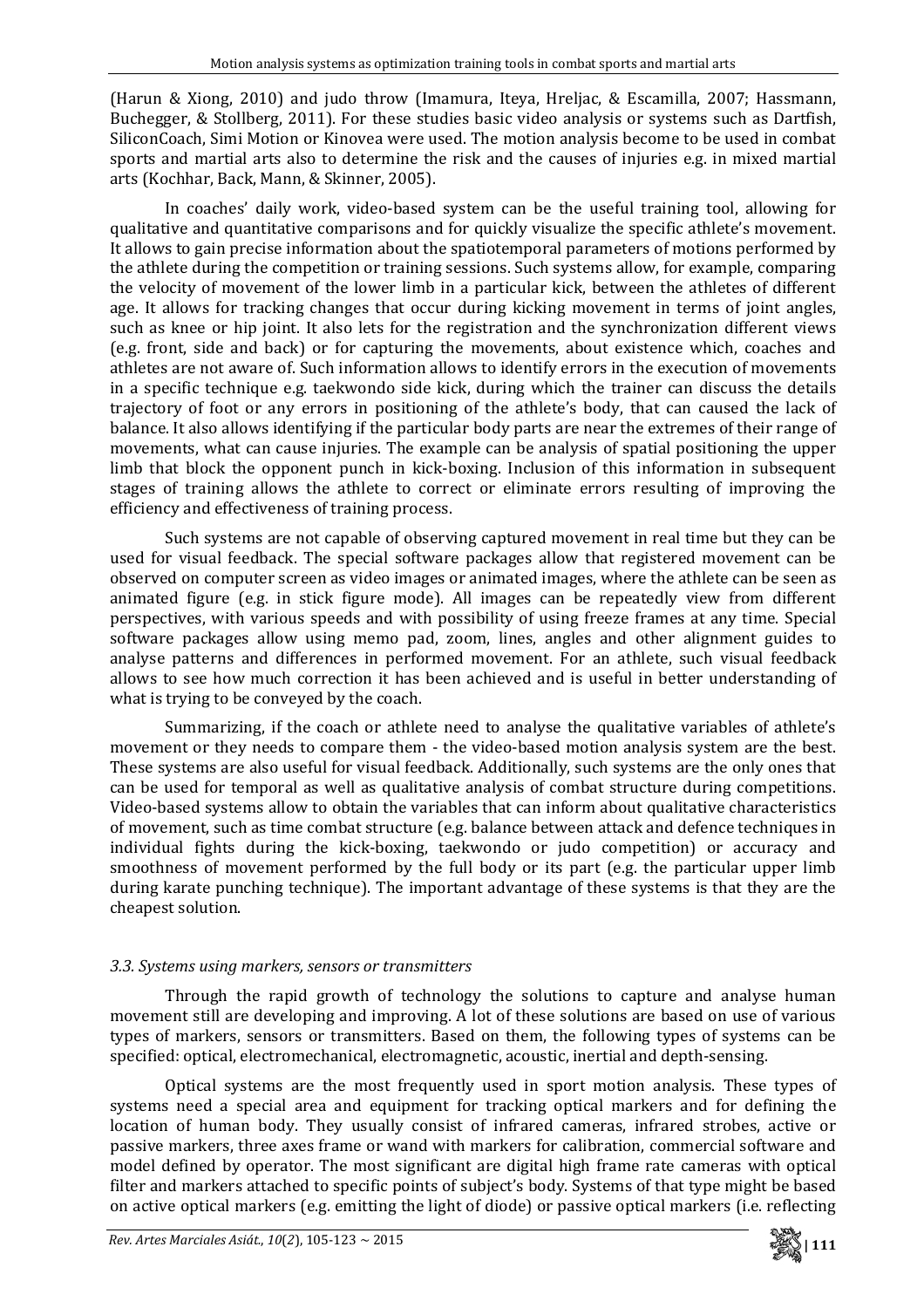the radiation). Radiation reflected or emitted by markers is synchronically registered by few cameras connected with the computer.

The number of cameras is dependent on the type of system, the manufacturer's preferences or the individual needs of users. Usually, from 6 to 8 cameras are used. Before each use the system of cameras must be calibrated (Drużbicki, Szymczyk, Snela, Dudek, & Chuchla, 2009). For calculate 3D position of markers every single marker must be recorded by two or more cameras. Each camera can identify the direction between optical centre of camera and the place, where markers reflects the infrared on the sensor. Places, where the individual markers should be placed on the human body, depend on the defined model that is used for analysis (Figure 2).



**Figure 2.** An examples of arrangement of reflective optical markers for BTS Smart system during kick‐boxing techniques with example of arrangement 2 of 6 used cameras (photographs were taken in the biomechanics laboratory at University of Rzeszow).

The 3D position of every marker is localized, digitized and then processed by using advanced software. Optical systems allow collecting the information about time and 3D spatial position of each marker placed on human body in millimetre resolution. This data is processed to the spatiotemporal movement variables such as: spatial position, trajectory and range of displacement, velocity, acceleration, rotation of specific body points, joint angles and trajectory of the centre of mass. Commercial software allows also to calculate kinetic parameters such as: momentum, body moment if inertia, kinetic and potential energy. In special software packages, the data is used to create graphs and a stick figure that can be playback as image or animated clip. It allows to quickly compare the measurement results. We can compare e.g. the same variables (such as acceleration, trajectory or joint angles) between various planes of movement or between various points of human body.

The examples of systems used in sport and based on active optical markers are BTS Elite (http://www.btsbioengineering.com) or ODIN (http://www.codamotion.com). The examples of systems based on passive optical markers are APAS – Ariel Performance Analysis System (http://www.arielnet.com), Vicon (http://www.vicon.com), BTS Smart (http://www.btsbioengineering.com), Expert Vision or Mac3D (http://www.motionanalysis.com) and Quintic (http://www.quintic.com). Because the commercial systems often have extremely high prices, much cheaper are systems created by scientists, who work in academic institutions and labs all over the world.

The main advantage of optical systems is their possibility to use unlimited number of markers, high accuracy of motion projections, high spatial and temporal resolution and extremely fast updates. The range of capture speed is between 100 and even 10 000 Hz so that you can

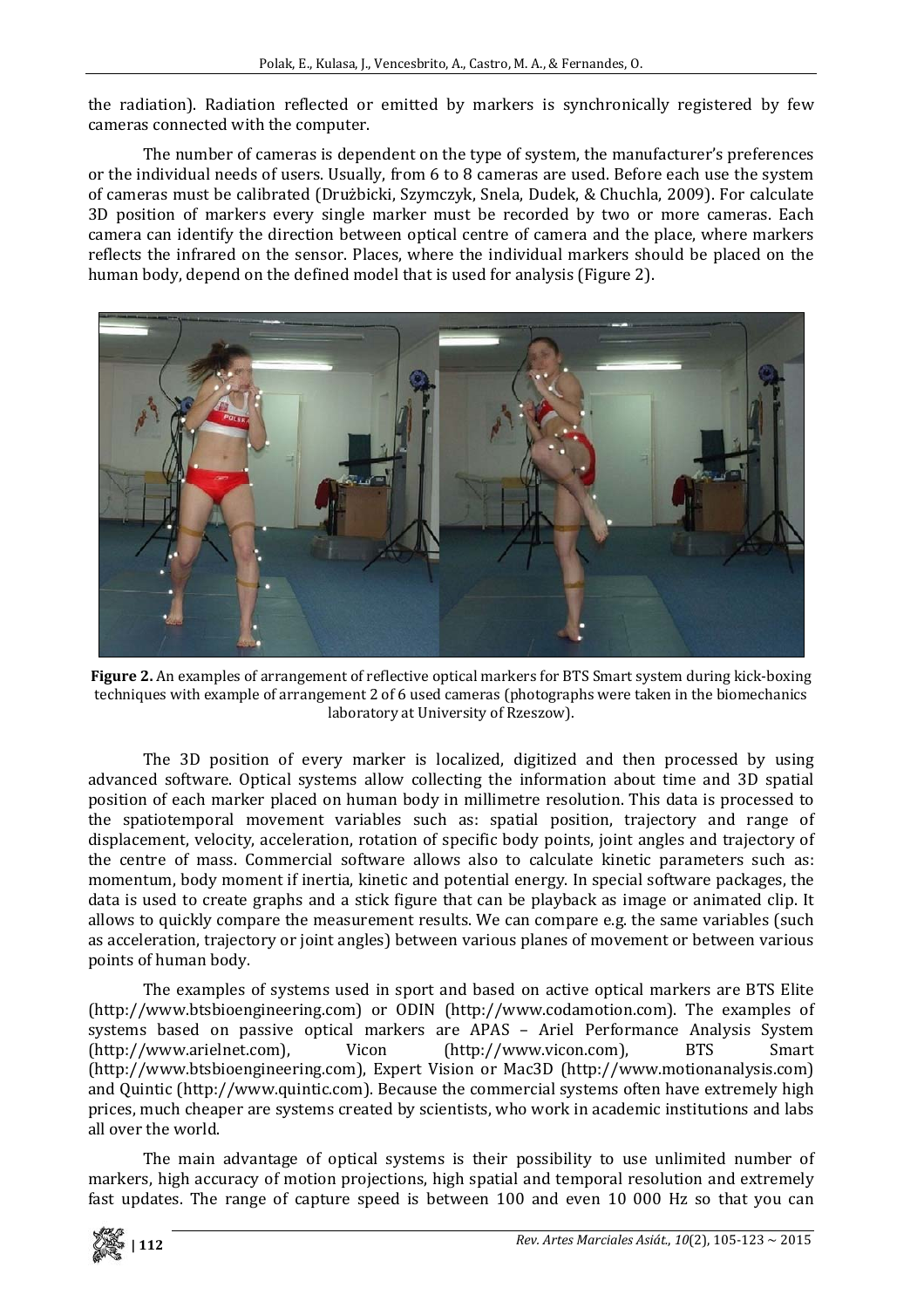precisely capture the fast movements. These advantages cause that they are suitable for capture and analysis of fast and dynamic movements, which are typical for combat sport and martial arts.

These systems however, have a lot of drawbacks. The most vital one is extremely high price, and the necessity to use expensive and sophisticated software. The professional movement analysis may be performed only by researchers, who have both knowledge of biomechanics field as well as the ability to process and interpret measurement data. Another disadvantage is the high probability of replacing markers what can distort the input data. Optical markers can be also occluded by props or the performers itself. It can cause that capturing all body parts of the athlete who use the weapon, as well as multiple athletes fight with each other could be difficult. It is also important, when we want to capture movement performed in complex planes, such as turning kicks. In addition, the cameras used in these systems are very sensitive to light and they must be restricted to indoor use, usually under laboratory conditions. Until recently, one more drawback of these systems was complicated calibration process, but in recent years, the solutions that are more user friendly, such as e.g. wand calibration technique in the Vicon system, are applied.

The example problems that could be solved by optical analysis system can be e.g. the detailed knowledge of kinematic parameters of particular point on lower limb of athlete during execution the karate straight kick that last only few second. Such systems allow capturing the movement in natural conditions and with a high accuracy. The real-time monitoring and subsequent analysis of the changes in trajectory of the body centre of mass during the movements of the athlete that performs a specific technique, such as a punch, kick or block may be observed by the coach. It is also possible to track the trajectory and extent of rotation for a specific point e.g. on the fist or a selected segment of the upper limb, at runtime of hook punch in boxing. Thanks to high frequency of optical systems it is possible to capture the movements, about existence which, coaches and athletes are not aware of.

Optical systems are used as a scientific tool for professional biomechanical analysis. The main scientific studies connected with combat sports and martial arts are 3D kinematic analysis of technique and description of movement structure. The example studies analyse such techniques as: karate front kick (Andrzejewski & Elbaum, 2005), karate jump (Camomilla, Sbriccoli, di Mario, Arpante, & Felici, 2009), taekwondo straight punch (Wąsik, da Silva Santos, & Franchini, 2013), taekwondo and yongmudo turning kick (O'Sullivan, et al., 2009) and judo throw (Imamura, Hreljac, Escamilla, & Edwards, 2006; Imamura, et al., 2007). Other example are studies connected with causes of injuries in taekwondo (Miziara, et al., 2013) or in judo (Koshida, Ishii, Matsuda, & Hashimoto, 2014).

Electromechanical systems are the next type of human motion capture and analysis solution. This kind of contemporary motion analysis systems are based on exoskeleton or on electrogoniometers (Figure 3). Exoskeleton is the human‐shaped constructions that consist a rigid or flexible mechanical parts linked with the sensors (potentiometers or/and goniometers). They are attached to human body joints and they allow monitoring the relative positions between its elements.

In contrast to optical systems electromechanical systems measure directly joint angles. The analysis of the mutual positions between the elements of the exoskeleton allows determining and registering the position of the body in real time. The calculation of kinematic variables is possible when using the professional software.

The advantage of such type of systems is the fact that they can capture motion almost anywhere, are relatively cheap, disruption resistant and wireless. Furthermore, it is a solution which does not require positioning external sensors, no need cameras and has a large range of capture.

The disadvantage of mechanical system is the necessity to use inconvenient exoskeleton, which is uncomfortable to wear for extended time periods and impede motion. The exoskeleton can be restrictive to subject's movement, for instance, a subject cannot roll around on a floor since it will break the device. Additionally, it is the least precise solution that can usually measure angles only in one degree of freedom (DOF), which limits the types of movements that can be captured

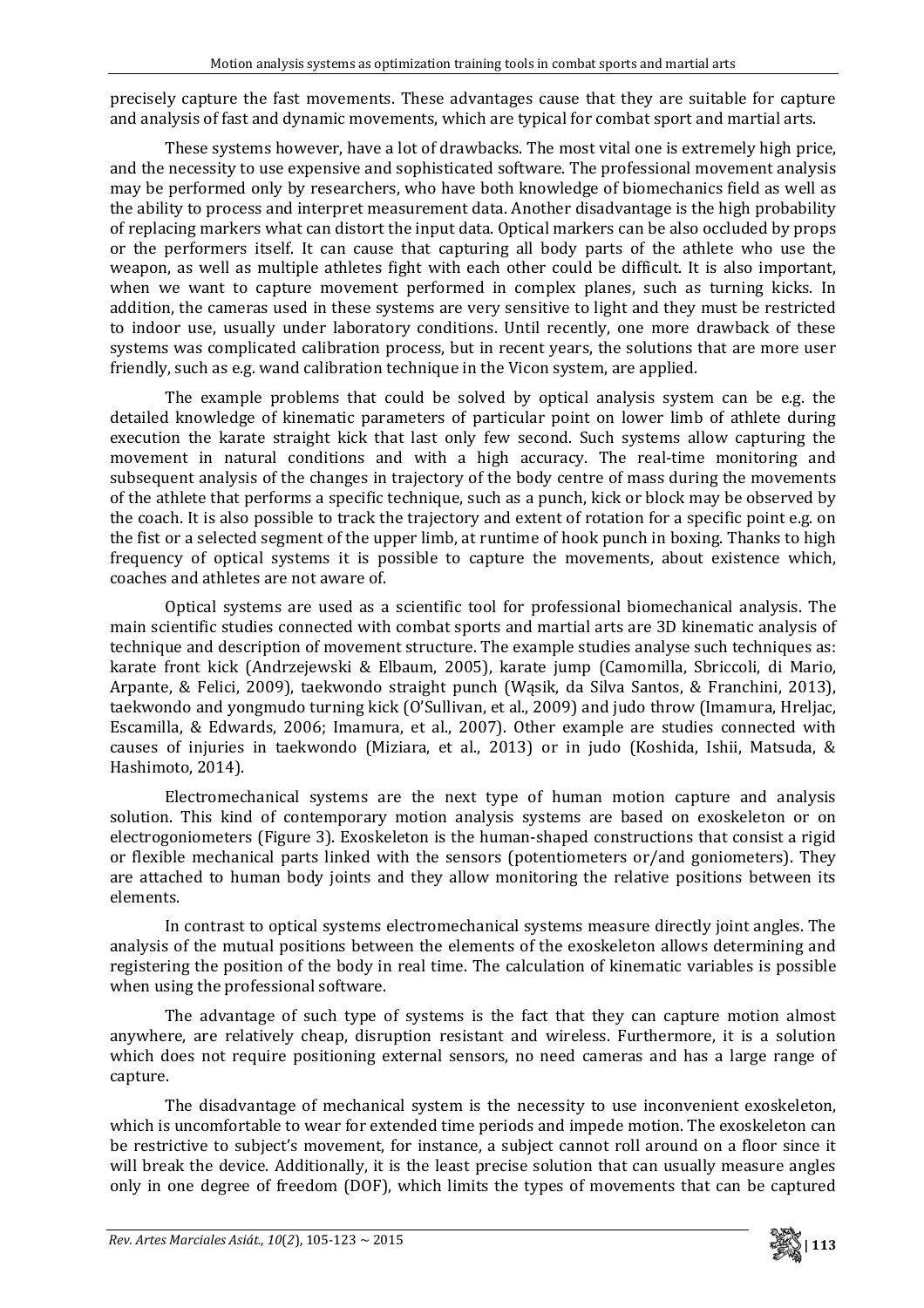(Chen & Hung, 2010). Because of restrictions on freedom of movement and the limited ability to measure rotational movement in combat sports and martial arts these systems are not used.



**Figure 3.** The exoskeleton used in mechanical system Gypsy (retrieved from http://www.animazoo.fr) and the exemplary arrangement of electrogoniometers on upper and lower limb.

Electromagnetic systems are another technical solution used for human motion analysis. These systems are based on the registration of changes in magnetic stream that happen during the change of reciprocal position of the electromagnetic sensors (transmitters and receivers). The subject puts the set of sensors on chosen body part. They are usually linked (to each other and to a computer) with cables. The movement of the body segments is performed in a particular electromagnetic field which allows to identify the position as well as orientation data of each receiver in the 3D space. The required number of sensors for magnetic systems is smaller than the number that is in optical systems, so the number of capture volumes is also smaller.

Variables that can be obtained during the measurement are time, direction, trajectory and range of motion. When using software more kinematic variables (such as velocity and acceleration) can be calculated. The resulting data is typically applied to an inverse kinematics system to create an animated skeleton (Figure 4).

The examples of systems using electromagnetic sensors are Polhemus Motion Tracking System (http://polhemus.com) or Flock of Birds Real Time Motion Tracking System (http://www.ascension‐tech.com).

The advantages of electromagnetic systems are that they works better than the others types, in real time and in interactive environments, due to precise identification of sensors. The sensors are never occluded so, it is possible to capture and analyse the movement of multiple athletes interacting simultaneously with multiple setups, like in contact combat sports (judo, wrestling or boxing). Other advantage of these systems are good accuracy and medium update rates (Chen & Hung, 2010).

The main disadvantage of such systems is the loss or distortion of the signal caused by an interaction with other magnetic fields, the necessity of calibration and a small number of sensors that can be used. Other drawbacks are the small capture area and the range of performed motion limited by cables that linked single sensors. These types of system are usually used under laboratory conditions.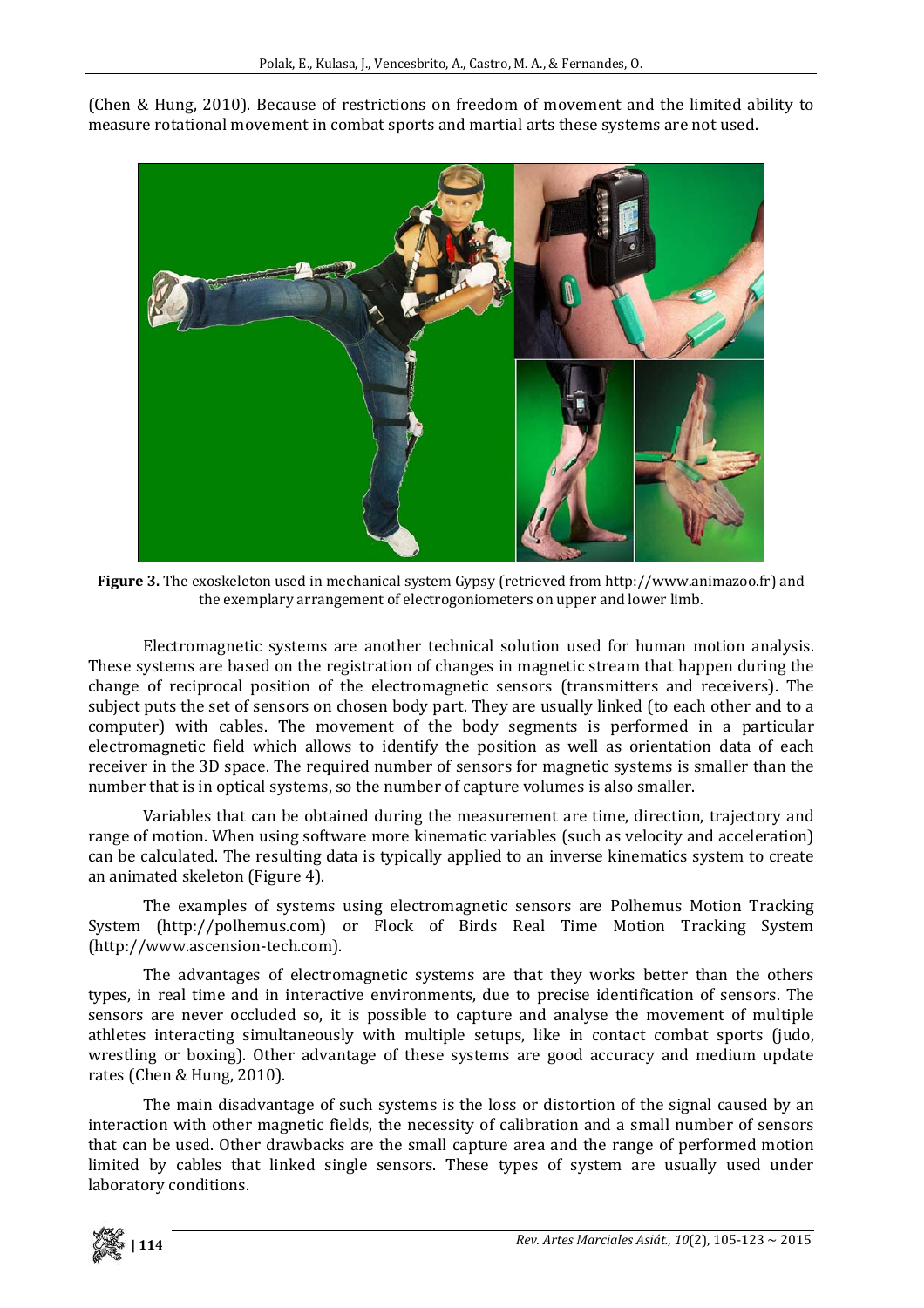

**Figure 4.** Illustration of a model figure created in real time by the 3D software (Motion Monitor, version 6.05) compatibles to Flock of Birds2 System Ascension Technology (FOB) during the data collecting process of a punch movement in karate (image from VencesBrito research).

Such type of system is used in combat sports and martial arts. An example of research topic are the analysis of karate straight punch (Rodrigues Ferreira & VencesBrito, 2010; Rodrigues Ferreira & VencesBrito, 2012; VencesBrito, Rodrigues Ferreira, Cortes, Fernandes, & Pezarat‐ Correia, 2011). In these studies, scientists used electromagnetic system (Flock of Birds2) for collecting signals, which were used to calculate the kinematic variables for movements of the upper limb. The measurement was performed under laboratory conditions and the calculations were processed using professional software (Figure 4).

Other potential problems that can be solved by electromagnetic systems can be possibility of capture the movement of two athletes, who fight simultaneously, such as in judo or ju‐jitsu fight. The fact that such systems do not use the camera, it is possible to obtain detailed kinematic parameters of movement even these athlete's body parts that are obscured.

Acoustic motion analysis systems that use ultrasonic sensors are the next type. In such systems the sensors that are the sources of ultrasonic waves, are placed on particular body parts of the subject. Multiple receivers are placed around the measurement space where the movement is performed. The location of each emitter is based on signals whose duration is proportional to the measured distance.

Modulation of acoustic waves allows retracing the trajectory of motion. Information about the characteristics of gathered waves and their analysis is possible only due to professional software. Such software record spatial positions, velocity, acceleration, body segment angles, and pulse points of each sensor in the real time. The example of such technology is the ZEBRIS system (http://www.zebris.de).

Such systems have many disadvantages: are not portable, can handle only a small number of sensor, the update rate of position and orientation is slow. Additionally, the speed of signals in the

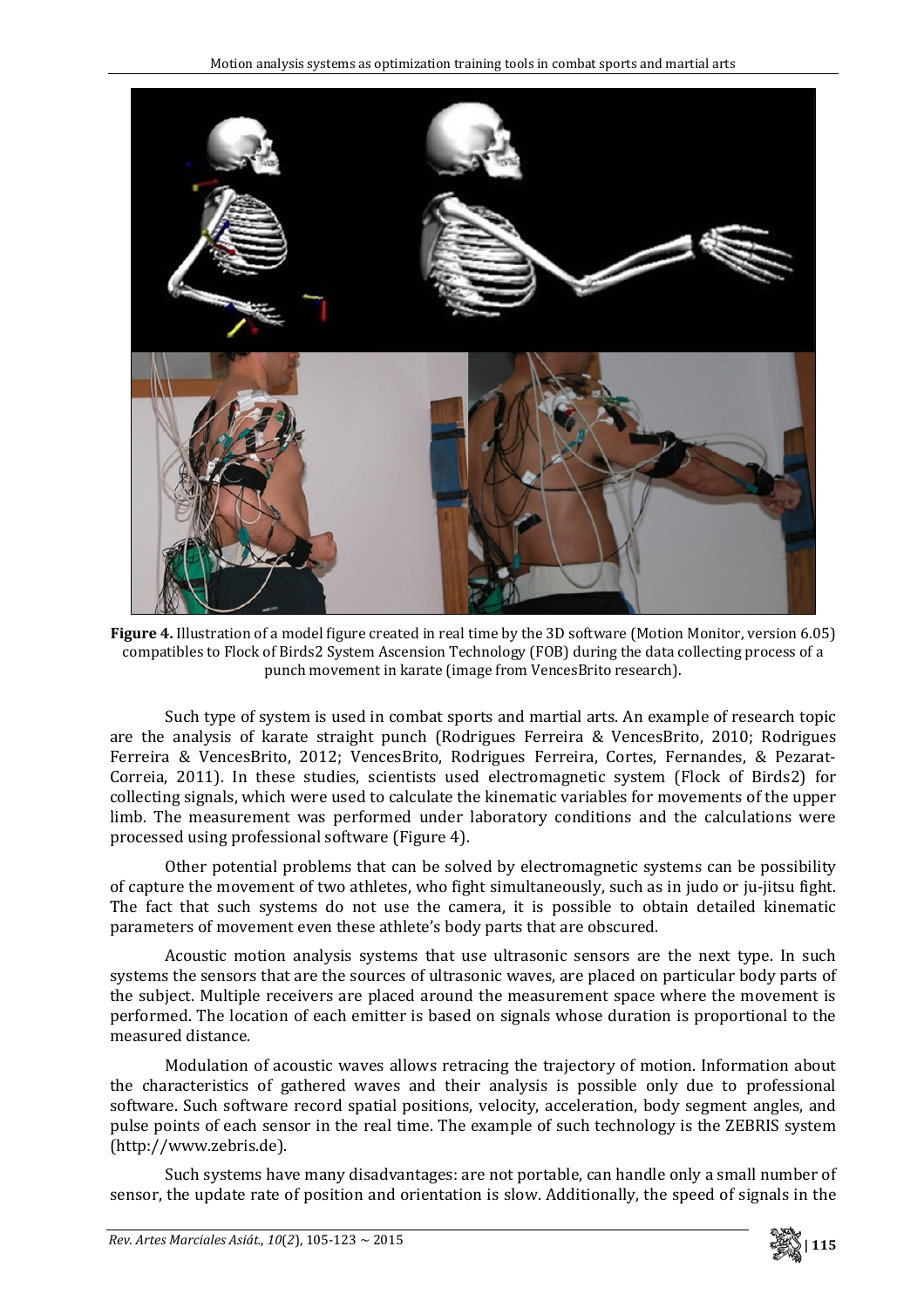air depends on the temperature, humidity or barometric pressure in the environment. They are susceptible to interference from environmental noise and echoes, so they are used only under laboratory conditions. In combat sports and martial arts they are not used.

The examples of the new technological solutions are miniature inertial sensors. Such sensors have built-in accelerometers, gyroscope and magnetometers. They allow real time detection of any linear or angular displacement. In order to get a greater freedom of movement all sensors are placed on the subject's body with the use of flexible belts or placed on a special fitting suit (Figure 5). Such suit has 6 degrees of freedom (DOF), the frequency of measurement is 100 Hz and it allows sending data via Bluetooth wireless connection.

During the measurements, there are obtained the standard variables (as in optical, electromagnetic, and acoustic systems) such as spatial positions and trajectories of individual sensors. Additionally, through the use of accelerometers, it is possible to direct obtain their accelerations and angular velocities. The direct measurement of these variables make it easier to calculate kinetic variables, as the forces and torques. The inertial sensors allow to obtain the motion variables of two athletes fight simultaneously (the data of each athlete's movement individually, even when they interact to each other).



**Figure 5.** Illustration of Xsens system flexible suit with inertial sensors used for capture taekwondo double side kick and graphic form of captured data (retrieved from https://www.protrain3d.com).

The most crucial advantages of the systems using inertial sensors are that: no need camera, a time of preparation for using is short (no need to stick markers and search for anatomical points) and can be used anywhere (event outdoor and under water). They also make it possible to analyse body movements performed during various contact technique. The disadvantage is the high cost, reducing the possibility of purchase and the need to have specialized knowledge and skills allowing properly process and interpret collected data.

The systems with these solutions used in sports are for example Xsens MVN or MVN Biomech (https://www.xsens.com), Noraxon Myo Motion (http://www.noraxon.com), iSen System (http://www.stt‐systems.com), F.A.B. System (http://www.biosynssystems.net). Inertial systems can be used in combat sports and martial arts, but so far there are no scientific publications, presenting the results of such measurements. Potentially, this kind of systems offer the possibility of the fastest and the most precise measurement of acceleration for selected parts of the body that is observed during dynamic punching, kicking, blocking or falling techniques.

The effects of their use in different sports (e.g. rowing, archery, golf, baseball, tennis, swimming and athletics) mobilize many researchers to find interesting application of them also in

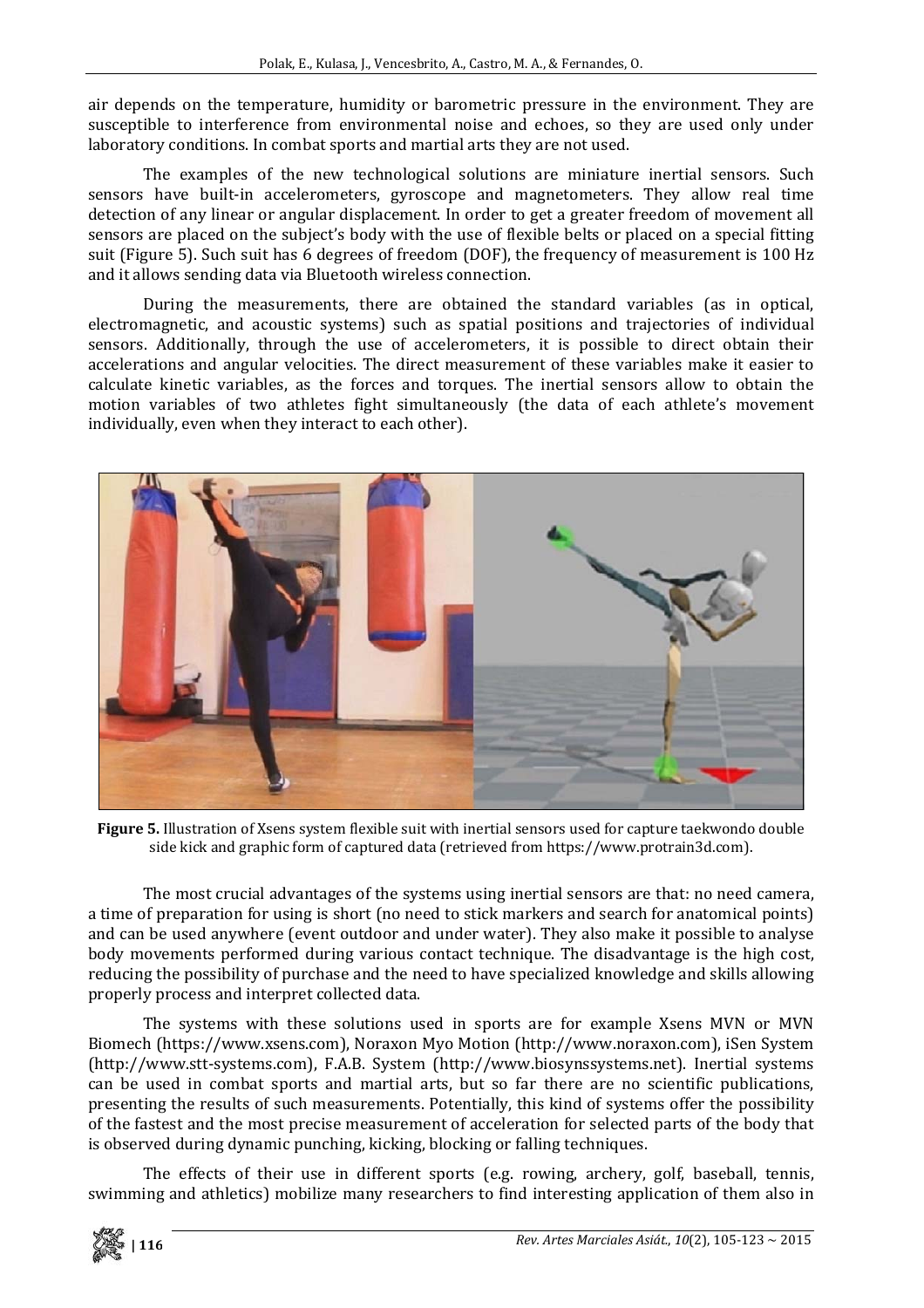combat sports and martial arts. Such studies are carried out in specialized labs, but their results are not yet widely known. However, it can be seen in other fields, which can become very interesting for both coaches and athletes.

An examples would be interactive mobile 3D applications such, as Protrain Taekwondo or Aikido3d. The first application was specifically designed as a training tool for the World Taekwondo Federation syllabus (http://www.protrain3d.com) and the second to teach the United States Aikido Federation 1st kyu testing requirements (http://www.aikido3d.com).



**Figure 6.** The screenshots of mobile 3D applications Protrain Taekwondo (retrieved from https://www.protrain3d.com) and Aikido3d (retrieved from http://aikido3d.com).

These apps were created as a learning tools that could be taken anywhere out of the training hall. A user can watch the virtual grandmaster, who performs each technique from any angle and at different speeds to see how to do it properly. The audio guide takes him through the special form step by step, and show how to perform each technique correctly and in sequence. Each technique is explained in full, using audio commentary and 3D graphics, so user can learn correct body positioning and weight distribution (Figure 6). It also gives the athlete the capacity to carry visual analysis and a better understanding of technique, which he wants to learn. Although such solution seems not to be fully professional, it can certainly contribute to the promotion of a particular combat sport or martial art. It is clear that this type of training tools cannot substitute the coach, but they may be helpful for amateur athletes.

Modern technology of motion analysis goes in a few new directions. Scientists work on creating technological solutions, which do not require markers on the human body and thus allow observing and analysing the movement performed under natural conditions. What is more important, solutions for motion capturing are becoming cheaper and more available (King & Paulson, 2007).

The example of the newest technology is Kinect motion sensor. It was introduced in 2010 by Microsoft, mostly for natural interaction in the environment of computer games as a sensor for an Xbox 360 and Xbox One consoles (Khoshelham & Elberink, 2012). Since 2012 the new variety (at an affordable price) Kinect for Windows is commonly available. Almost immediately, the features of data gathered by Kinect caught the attention of scientists, including those working in motion analysis in sport (Weber, et al., 2012). They have made an attempt to use the Kinect sensors to create a new type of motion analysis systems.

The Kinect contains a RGB camera, depth sensor, infrared light source, three-axis accelerometer and multi-array microphone. The output sensor information can be sent to an external device, such as computer. The rays sent by infrared light source are reflected from the surface of object and people who are in the observed space, and then they are read by the camera in such way that what is closer to the source is brighter and what is further is darker. Kinect sensor is able to track 6 people simultaneously who are located in his field of vision but only two of them can be tracked in wireframe mode.

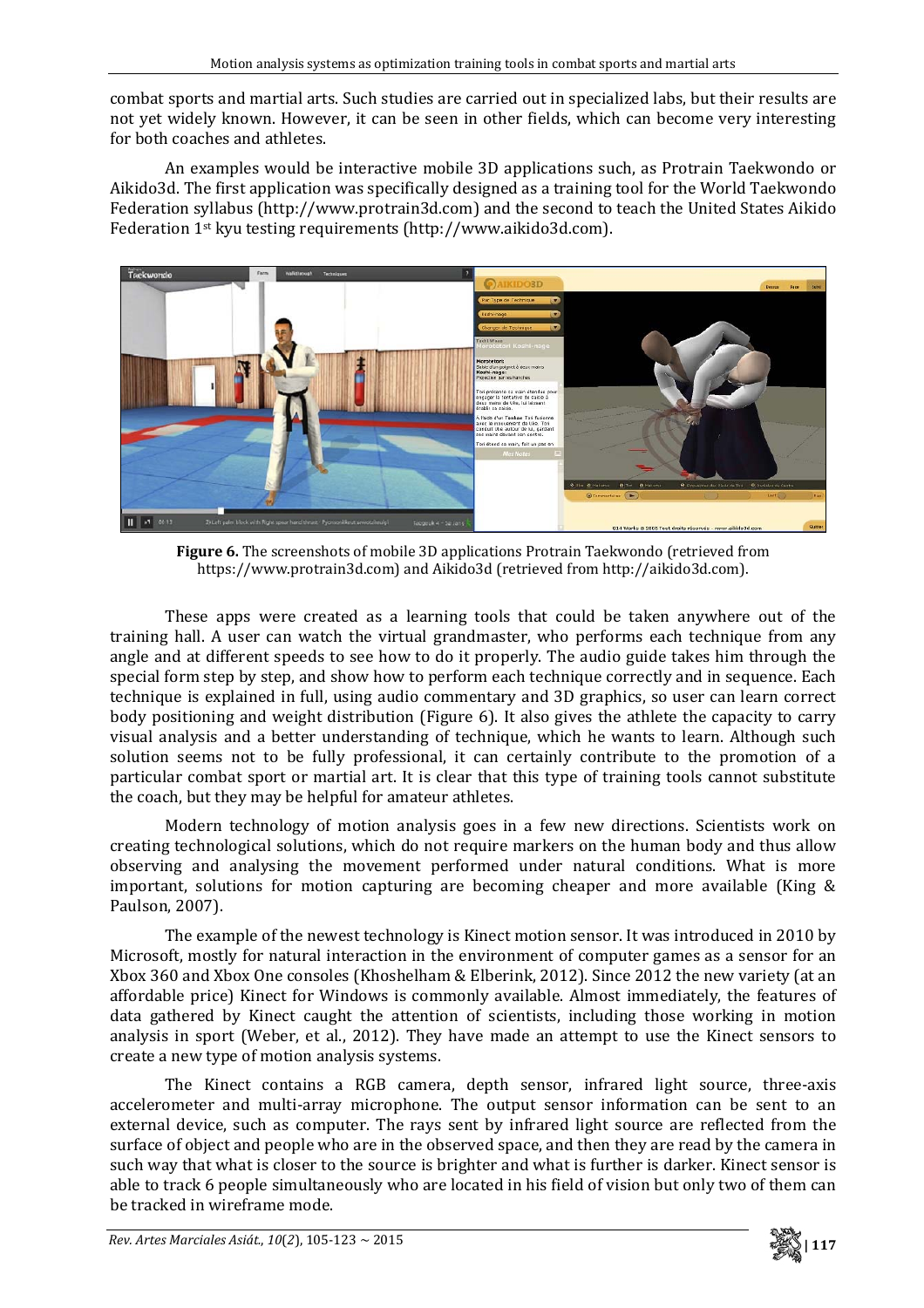Variables that are obtained when using depth sensors can be derived from linear coordinate of the joints which connect the main bones of human body (spatial position, velocity, acceleration) or from bones' Euler angle (Euler angle, angular velocity, angular acceleration, quaternions, rotation matrices). Coordinate system used for linear quantities, can be relative to ground, to the parent joint or to the centre of mass. For angular quantities it can be relative to ground or to the parent joint.

Motion analysis system based on depth sensors and depth‐sensing cameras is e.g. iPi Motion Capture (http://ipisoft.com). It consists of equipment (2 Kinect sensors or 3 to 8 Sony PlayStation Eye cameras) and software (iPi Recorder, iPi Mocap Studio, iPi Biomech Add‐on). iPi Motion Capture is the tool used to trace 3D movements, to analyse them and to create 3D animation.

The advantage of that kind of motion analysis systems is the possibility to substitute professional cameras with Kinect sensor or with Sony PlayStation cameras which are much cheaper. Another advantage is that the motion trace does not require any markers what is a convenient solution in case of applying in combat sports and martial arts.

The disadvantages are imprecise measurements (low frequency and poor resolution) and restrictions in place of movement (Kopniak, 2012). Microsoft Kinect sensor as well as PlayStation cameras may work successfully only in indoor spaces because they are sensitive to reflection of light. Furthermore, Kinect sensors has a limited width angle of vision and restricted range of measurement space. The range of depth sensor is  $0.7 - 6$  m, but the magnitude of the largest correctness is 1.2 ‐ 3.5m. 3D image is generated at a frequency of 30 Hz.

The best application for systems based on the depth sensors that allow for performing freely and naturally movements (limited only by specified space) is to use them as an auxiliary tool for teaching the beginners. Their usage allows only for the understanding of the general principles in specific techniques of combat sports or martial arts.



**Figure 7.** Virtual Sensei Lite screenshots: 3D skeleton animation, with the skeleton reproducing the athlete's motions and the plots of the total kinetic energy of the entire body, expressed in J, and of the hands/feet speeds, in m/s (retrieved from http://www.virtualsensei.it).

The innovative software used to 3D motion analysis in sport and based on Kinect sensor is also Virtual Sensei Lite. This solution is especially dedicated to motion analysis in martial arts, does not require an Xbox video games console and is free of charge (http://www.virtualsensei.it/lite/). The Kinect Virtual Sensei Lite helps users hone their martial prowess by detecting, correcting and demonstrating the proper technique. The software presents a 3D athlete and allows evaluating the levels of kinetic energy released during the action and other kinematic parameters (Figure 7). With Virtual Sensei Lite the athlete can analyse his individual technique, optimize his own execution and improve his performance. It can be also applied for biomechanical analysis. The example results of study conducted with karate athletes are available on software website (http://www.virtualsensei.it/imacsss‐conference‐presentation/#more‐3030).

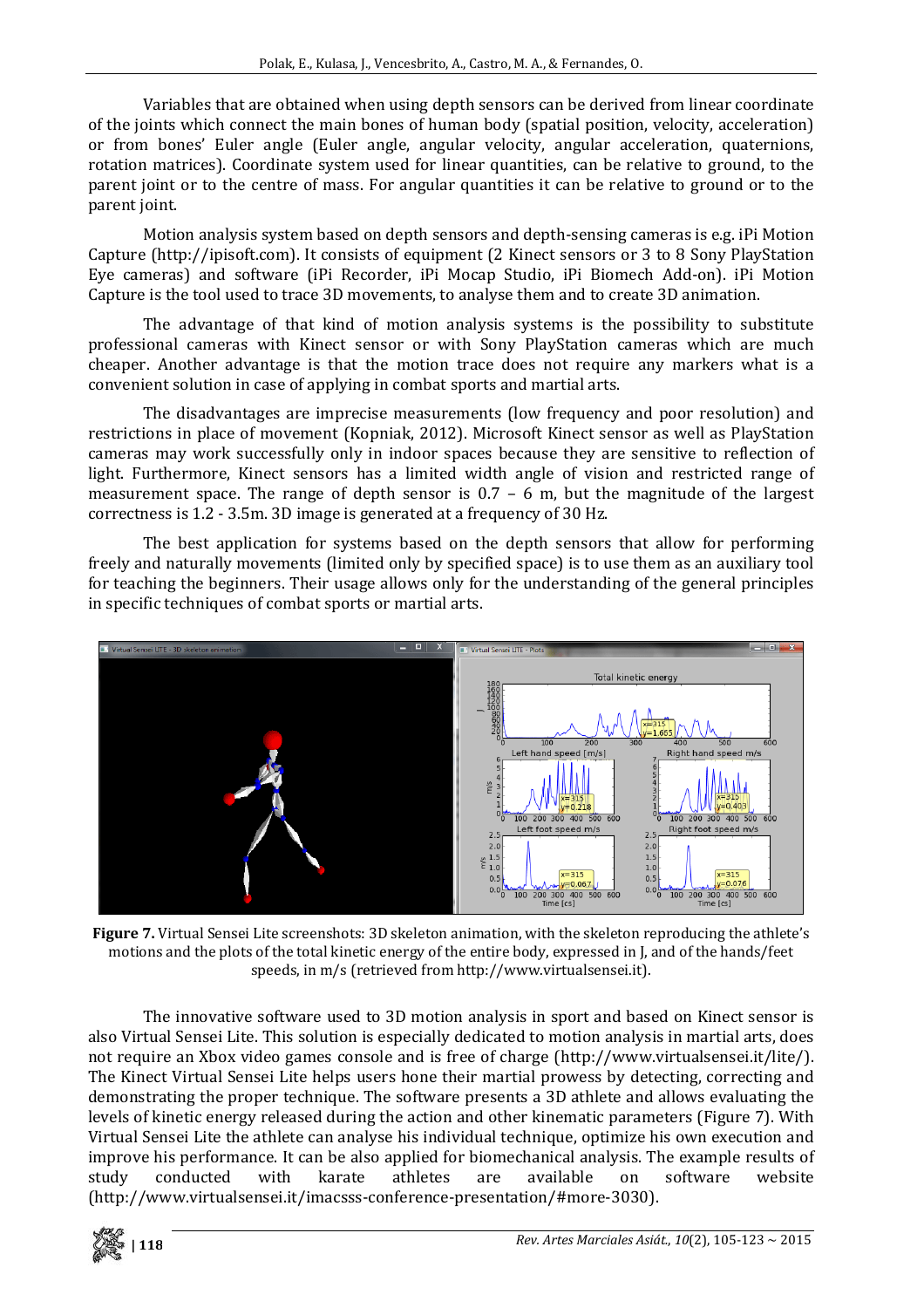Thus, motion analysis systems that are based on markers, sensors and transmitters can be indirectly used in combat sports and martial arts as a training tool. They provide a data of specific variables that are usually used for the quantitative analysis of the movement. Most of them can be combined and synchronised with other measuring apparatus e.g. the force platform (isometric or stabilographic) and / or EMG. They can also be applied with video camcorders or reference camera. To analyse such data, both a professional knowledge of physiology and biomechanics, as well as the ability to interpret measurement results is needed. In addition, some systems can be used only under laboratory conditions, because their hardware has special requirements. Therefore, coaches and athletes can benefit from such systems indirectly when they cooperate with researchers. Coaches and athletes can also use the modern technical solutions, which thanks to using motion analysis systems are based on animation and virtual reality. Such solutions that are dedicated for some combat sports are now available.

Summarize, if the coaches or athletes are interested of kinematic variables of precise body point that can be useful in better understanding the correctness of performance, identifying errors or determining the causes of injuries they should use the systems based on markers, sensors or transmitters. But they must to consider the precision of output data and requirements of measurement environment. Optical systems are the most precise for obtaining values of positioning and trajectory of particular body points but they need to be used under laboratory condition. Electromagnetic systems allow obtaining precise values using less number of sensors and they also need to be used under laboratory conditions. Inertial systems are the best for precise measurement of velocity and angular acceleration and can be use in each environment. Additionally, such systems allow capturing the movement during the immediate fight of two athletes. Depth-sensing systems are the cheapest solution but they are not precise and they can be also used under special conditions.

As in the case of video-based systems, those systems also can be used for visual feedback. They allow observing on computer screen the athlete's body as animated figure (e.g. in stick mode or wireframe mode). Such images can be repeatedly view from different perspectives, with various speeds and with possibility of using freeze frames at any time.

Systems based on markers, sensors or transmitters allow for observing registered motion in real time and for calculating obtained variables using special software packages. Such systems allow obtaining precise values of kinematic variables such as position, trajectory, velocity and acceleration of specific body point, centre of mass trajectory, joint angles, angular velocity and acceleration. The quantitative analysis of these variables allow for monitoring the correctness of the individual technique performed by the same athlete at predetermined time intervals (e.g. once a month) and identifying errors in execution (including those that may cause injuries). Many software allow to obtain kinetic variables (such as forces, momentum, torques, kinetic and potential energy generated by particular parts of the athlete's body during the implementation of specific technique) but the values of calculated variables can be imprecise. Much better solutions for obtaining precise values of kinetic variables is using the special dynamometers or force platforms.

# **4. Conclusions**

The aim of this study was to present the diversity of motion analysis systems that can be applied in combat sports and martial arts. The indication of example applications in scientific research and range of applications in optimizing the training process, taking into account the main advantages and disadvantages of using them, allows to formulate the following conclusion.

The contemporary motion analysis systems allow to obtain the detailed information that can be used for qualitative or quantitative analysis of movement performed by the athlete. The proper utilizing such information by the coaches and athletes allows them to correct or eliminate errors, as well as reduce the causes of injury, what may have an impact on improving the efficiency and effectiveness of training process.

Not all types of motion analysis systems used in sport are suitable for combat sports and martial arts. Scientific studies conducted so far showed the usefulness of video‐based, optical and

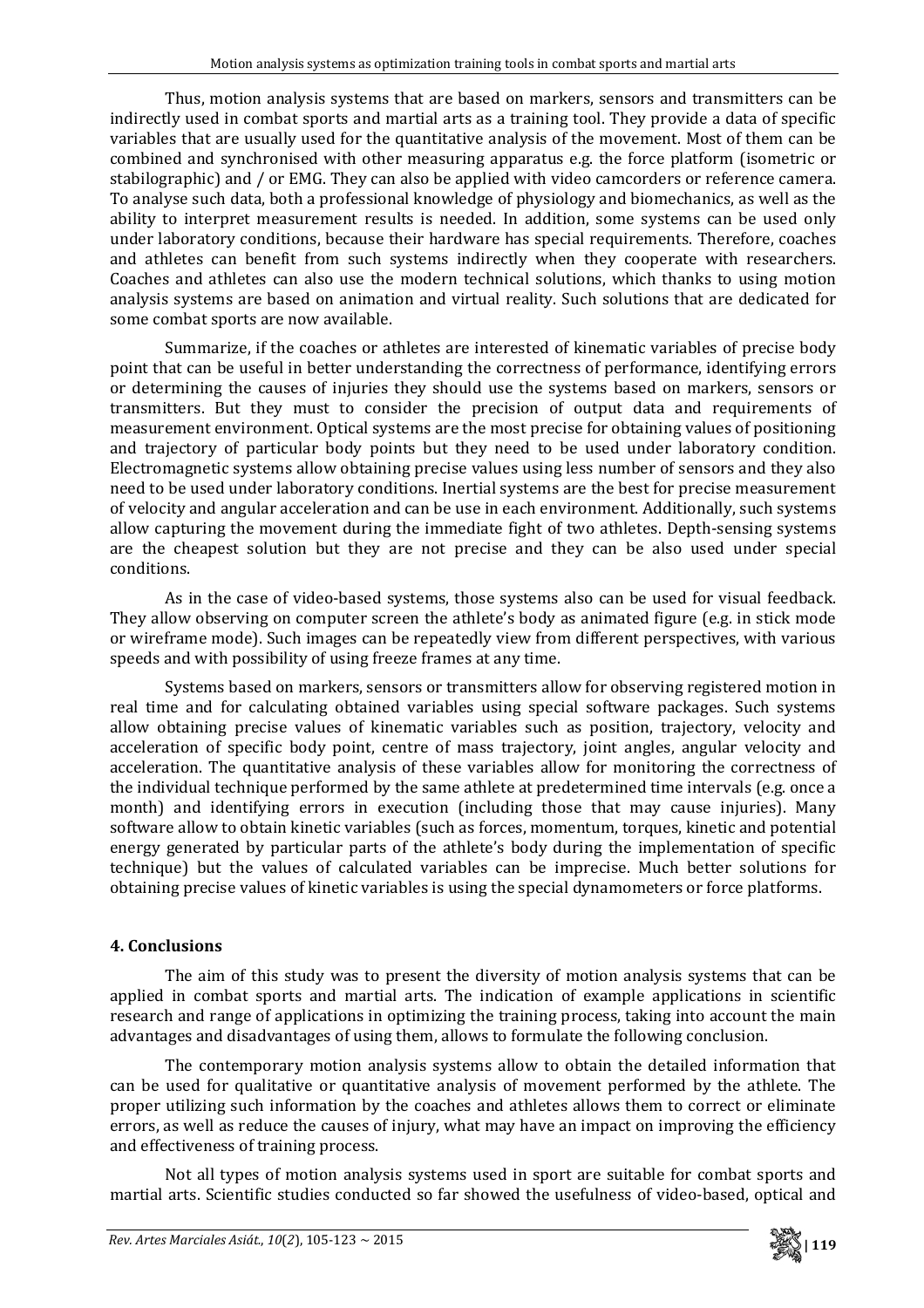electromechanical systems. There are also ongoing researches into the use of inertial systems. Use the results of scientific studies by coaches and athletes can allow them to improve techniques and tactics, as well as prevent injuries and ultimately optimize the training effects.

Coaches and athletes can use motion analysis systems as a useful training tool either directly or indirectly. Directly, they can use video analysis systems based on the widely available video camcorders and more user friendly and available free of charge software. They can also analyse the motion using modern software and mobile applications that are dedicated for combat sports or martial arts. In order to perform professional analyses, they should use the support of scientists. Indirectly, they can use commercial analysis systems, based on markers, sensors or transmitters. But professional analysis registered by such types of systems need the physiological and biomechanical knowledge. So if coaches or athletes want to benefit the commercial analysis systems they should to cooperate with scientists.

### **References**

- Aggarwal, J. K., & Cai, Q. (1999). Human motion analysis: a review. *Computer Vision and Image Understanding*, *73*(3), 428–440. http://doi.org/10.1006/cviu.1998.0744
- Andrzejewski, X., & Elbaum, L. (2005). Biomechanical analvsis of the front kick with the dominant and non‐dominant limb in the Shito‐Ryu style of karate. In *ISBSConference Proceedings* (p. 843). Beijing, China.
- Balsalobre‐Fernández, C., Martinez‐Majolero, V., Villacieros‐Rodriguez, J., & Tejero‐González, C. M. (2013). Diferencias en el salto vertical y la velocidad de patada mae‐geri entre karatekas internacionales y nacionales. *Revista de Artes Marciales Asiáticas*, *8*(1), 13–20.
- Barris, S., & Button, C. (2008). A review of vision‐based motion analysis in sport. *Sports Medicine (Auckland, N.Z.)*, *38*(12), 1025–1043. http://doi.org/10.2165/00007256‐200838120‐00006
- Camomilla, V., Sbriccoli, P., di Mario, A., Arpante, A., & Felici, F. (2009). Comparison of two variants of a Kata technique (Unsu): The neuromechanical point of view. *Journal of Sports Science and Medicine*, *8*(CSSI‐3), 29–35.
- Chen, Y. J., & Hung, Y. C. (2010). Using real‐time acceleration data for exercise movement training with a decision tree approach. *Expert Systems with Applications*, *37*(12), 7552–7556. http://doi.org/10.1016/j.eswa.2010.04.089
- Del Vecchio, F. B., Silva, J. J. R., & Farias, C. B. (2015). Análise temporal de combates de Muay‐Thai de nível nacional: Efeitos da fase competitiva. *Revista de Artes Marciales Asiáticas*, *10*(1), 34–41. http://doi.org/10.18002/rama.v10i1.1635
- Drużbicki, M., Szymczyk, D., Snela, S., Dudek, J., & Chuchla, M. (2009). Obiektywne, ilościowe metody analizy chodu w praktyce klinicznej [Objective, quantitative methods of gait analysis in clinical practice]. *Przegląd Medyczny Uniwersytetu Rzeszowskiego*, *VII*(4), 356–362.
- Erdmann, W. S. (2003). Metody obrazowe badania techniki ruchu w sporcie [Visual methods for testing movenet techniques in sport]. In C. Urbanik (Ed.), *Zagadnienia biomechaniki sportu technika sportowa [The issues biomechanics of sport sports technique]* (pp. 19–40). Warszawa: Akademia Wychowania Fizycznego Józefa Piłsudskiego.
- Falco, C., Landeo, R., Menescardi, C., Bermejo, J. L., & Estevan, I. (2012). Match Analysis in a University Taekwondo Championship. *Advances in Physical Education*, *2*(1), 28–31. http://doi.org/10.4236/ape.2012.21005
- Ferreira Santos, V. G., de Oliviera Pires, F., Bertuzzi, R., Franchini, E., da Silva‐Cavalcante, M., Peduti Dal Molin Kiss, M. A., & Lima-Silva, A. E. (2014). Relationship between attack and pause in world taekwondo championship contests: effects of gender and weight category. *Muscles, Ligaments and Tendons Journal*, *4*(2), 127–131. http://doi.org/10.11138/mltj/2014.4.2.127
- Gavrila, D. M. (1999). The Visual analysis of human movement: a survey. *Computer Vision and Image Understanding*, *73*(1), 82–98. http://doi.org/10.1006/cviu.1998.0716
- Gianino, C. (2010). Physics of Karate. Kinematics analysis of karate techniques by a digital movie camera. *LatinAmerican Journal of Physics Education*, *4*(1), 32–34.
- Grimshaw, P., Lees, A., Fowlers, N., & Burden, A. (2010). *Biomechanika Sportu. Krótkie wykłady [Sports & Exercise Biomechanics. Instant Notes]*. Warszawa: Wydawnictwo Naukowe PWN.

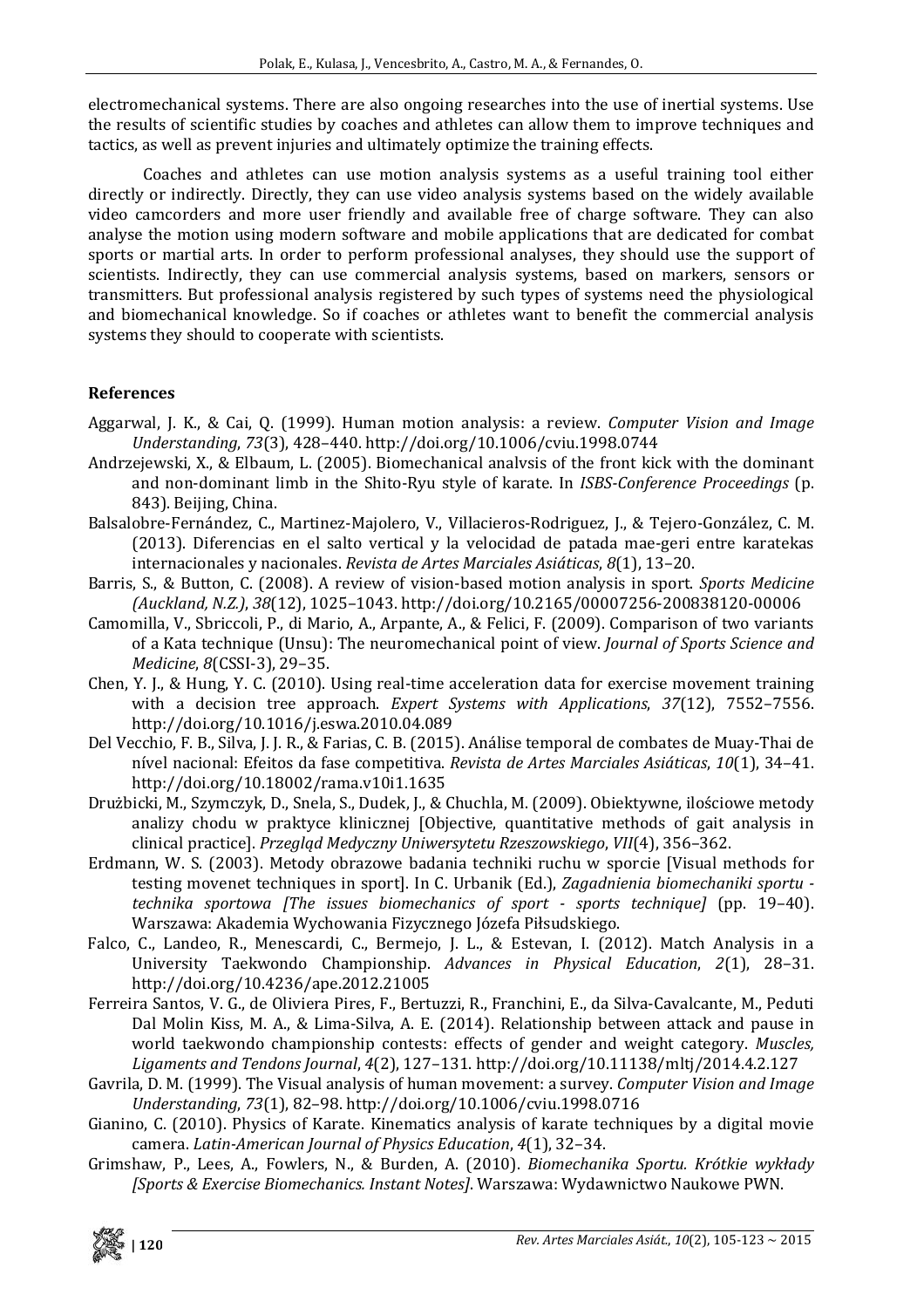- Harun, H., & Xiong, S. J. (2010). The symmetry in kinematics between the dominant and nondominant legs in taekwondo turning kick. Retrieved from http://eprints.utm.my/10720/1/The Symmetry In Kinematics Between The Dominant An d\_Non.pdf
- Hassmann, M., Buchegger, M., & Stollberg, K.‐P. (2011). Judo performance tests using a pulling force device simulating a Seoi‐Nage throw. *IDO Movement for Culture. Journal of Martial Arts Anthropology*, *11*(3), 47–51.
- Imamura, R. T., Hreljac, A., Escamilla, R. F., & Edwards, W. B. (2006). A three‐dimensional analysis of the center of mass for three different judo throwing techniques. *Journal of Sports Science and Medicine*, *5*(CSSI‐1), 122–131.
- Imamura, R. T., Iteya, M., Hreljac, A., & Escamilla, R. F. (2007). A kinematic comparison of the judo throw harai‐goshi during competitive and non‐competitive conditions. *Journal of Sports Science and Medicine*, *6*(CSSI‐2), 15–22.
- Jabłoński, B., Klempous, R., & Majchrzak, D. (2005). Analiza możliwości identyfikacji ruchu postaci w oparciu o technikę Motion Capture [Analysis of the possibility of motion identifying based on Motion Capture technology]. In M. Ganzha, M. Paprzycki, J. Wachowicz, & K. Węcel (Eds.), *XXI Autumn Meeting of Polish Information Processing Society Conference Proceedings* (pp. 121– 129). Wisła.
- Kalichová, M., Vít, M., Reguli, Z., & Pieter, W. (2012). Kinematic characterization of the Capoeira Bencao Kick. *IDO Movement for Culture. Journal of Martial Arts Anthropology Movement for Culture*, *12*(4), 7–11.
- Kautzner, N., & Junior, M. (2012). Effort during the Shotokan Karate Kumite in 13th Brazilian Championship JKA, 2012. *Revista Digital. Buenos Aires*, *17*(172). Retrieved from http://www.efdeportes.com/efd172/effort‐during‐the‐shotokan‐karate‐kumite.htm
- Khoshelham, K., & Elberink, S. O. (2012). Accuracy and resolution of kinect depth data for indoor mapping applications. *Sensors*, *12*(2), 1437–1454. http://doi.org/10.3390/s120201437
- King, B. A., & Paulson, L. D. (2007). Motion capture moves into new realms. *Computer*, *40*(9), 13–16.
- Kochhar, T., Back, D. L., Mann, B., & Skinner, J. (2005). Risk of cervical injuries in mixed martial arts. *British Journal of Sports Medicine*, *39*(7), 444–447. http://doi.org/10.1136/bjsm.2004.011270
- Kopniak, P. (2012). Rejestracja ruchu za pomocą urzą dzenia Microsoft Kinect [Motion capture with Microsoft Kinect sensor]. *Pomiary, Automatyka, Kontrola*, *58*(11), 1016–1018.
- Koshida, S., Ishii, T., Matsuda, T., & Hashimoto, T. (2014). Biomechanics of judo backward breakfall: comparison between experienced and novice judokas. *Archives of Budo*, *10*, 187–194.
- Król, H., & Mynarski, W. (2005). *Cechy ruchu charakterystyka i możliwości parametryzacji [Features of movement characteristics and capabilities of parametryzation]*. Katowice: Akademia Wychowania Fizycznego.
- Liebermann, D. G., Katz, L., Hughes, M. D., Bartlett, R. M., McClements, J., & Franks, I. M. (2002). Advances in the application of information technology to sport performance. *Journal of Sports Sciences*, *20*(10), 755–769. http://doi.org/10.1080/026404102320675611
- Magalhaes, F. A., Sawacha, Z., Di Michele, R., Cortesi, M., Gatta, G., & Fantozzi, S. (2013). Effectiveness of an automatic tracking software in underwater motion analysis. *Journal of Sports Science and Medicine*, *12*(4), 660–667.
- Miarka, B., Hayashida, C. R., Julio, U. F., Calmet, M., & Franchini, E. (2011). Objectivity of FRAMIsoftware for judo match analysis. *International Journal of Performance Analysis in Sport*, *11*, 254–266.
- Miziara, I. M., Pereira, A. A., Martins Naves, E. L., Andrade, A. O., Soares dos Santos, S., Furtado, D. A., & Naves Júnior, J. D. (2013). Corelation between muscle activity and taekwondo movements: a proposal of study. In *XXIV Congress of the International Society of Biomechanics; XV Brazilian Congress of Biomechanics*.
- Moeslund, T. B., & Granum, E. (2001). A survey of computer vision-based human motion capture. *Computer Vision and Image Understanding*, *81*(3), 231–268. http://doi.org/10.1006/cviu.2000.0897
- Moeslund, T. B., Hilton, A., & Krüger, V. (2006). A survey of advances in vision‐based human motion capture and analysis. *Computer Vision and Image Understanding*, *104*(2‐3 SPEC. ISS.), 90–126. http://doi.org/10.1016/j.cviu.2006.08.002

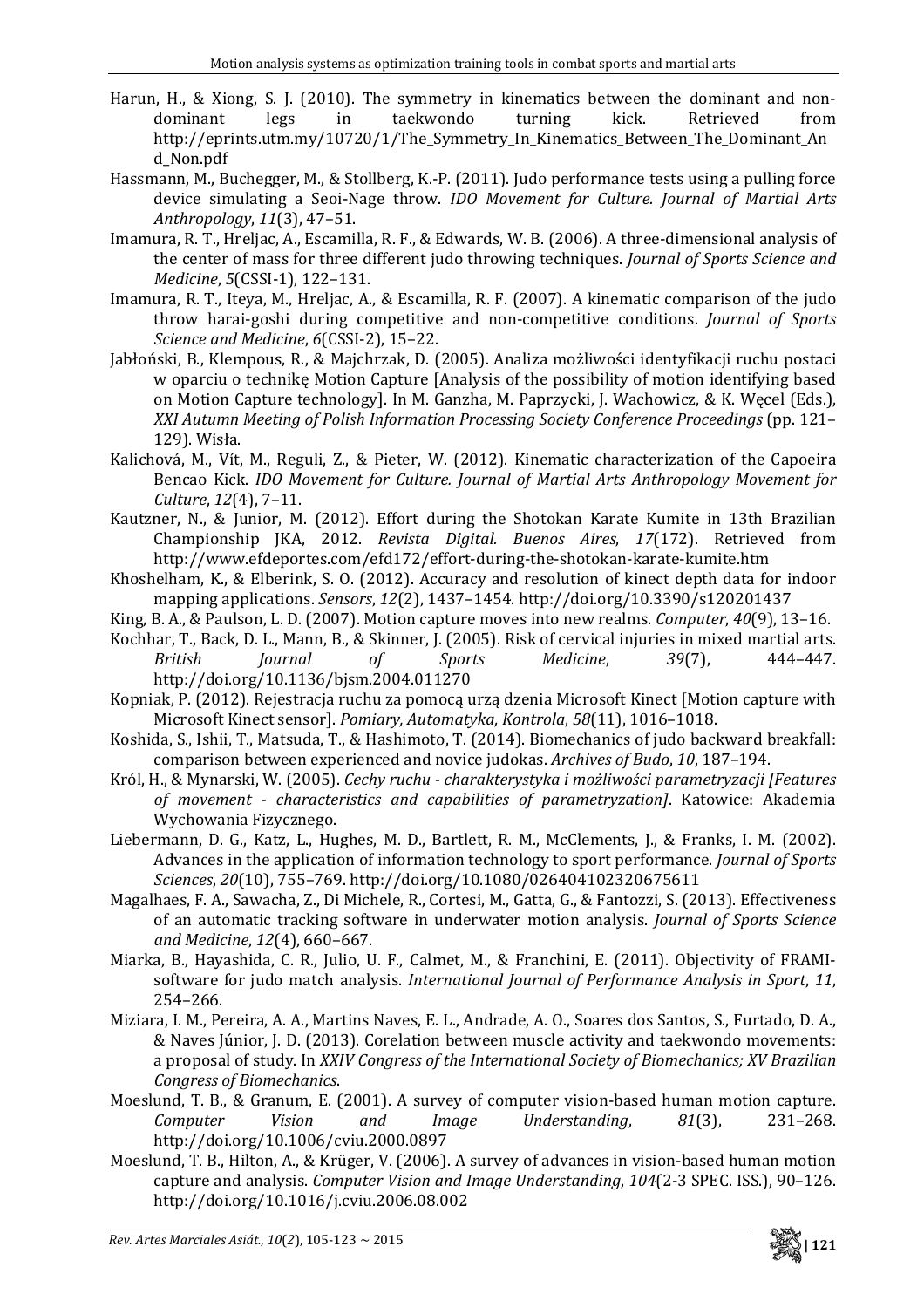- O'Sullivan, D., Chung, C., Lee, K., Kim, E., Kang, S., Kim, T., & Shin, I. (2009). Measurement and comparison of Taekwondo and Yongmudo turning kick impact force for two target heights. *Journal of Sports Science and Medicine*, *8*(CSSI‐3), 13–16.
- Roberts, S., Trewartha, G., & Stokes, K. (2006). A comparison of time‐motion analysis methods for field based sports. *International Journal of Sports Physiology and Performance*, *1*(4), 388–399.
- Rodrigues Ferreira, M. A., & VencesBrito, A. M. (2010). Electromechanical delay in ballistic movement of superior limb: comparison between karate athletes and nonathletes. *Perceptual and Motor Skills*, *111*(3), 722–734. http://doi.org/10.2466/05.25.PMS.111.6.722‐734
- Rodrigues Ferreira, M. A., & VencesBrito, A. M. (2012). Sex differences in electromechanical delay during a punch movement. *Perceptual and Motor Skills*, *115*(1), 228–240. http://doi.org/10.2466/25.06.26.PMS.115.4.228‐240
- Silva, J. J. R., Del Vecchio, F. B., Picanço, L. M., Takito, M. Y., & Franchini, E. (2011). Time-motion analysis in Muay‐Thai and Kick‐Boxing amateur matches. *Journal of Human Sport and Exercise*, *6*(3), 490–496. http://doi.org/10.4100/jhse.2011.63.02
- Van der Zijden, A. M., Groen, B. E., Tanck, E., Nienhuis, B., Verdonschot, N., & Weerdesteyn, V. (2012). Can martial arts techniques reduce fall severity? An in vivo study of femoral loading configurations in sideways falls. *Journal of Biomechanics*, *45*(9), 1650–1655. http://doi.org/10.1016/j.jbiomech.2012.03.024
- VencesBrito, A. M. (2012). Caracterização cinesiológica do choku‐tsuki executado com impacto e sua comparação com a execução sem impacto. *Revista de Artes Marciales Asiáticas*, *7*(1), 12– 25.
- VencesBrito, A. M., Colaço Branco, M. A., Cordeiro Fernandes, R. M., Rodrigues Ferreira, M. A., Fernandes, O. J. S. M., Figueiredo, A. A., & Cynarski, W. J. (2014). Avaliação eletromiográfica e cinemática do pontapé Mae‐geri em karatecas de elite competitiva e karatecas cinto negro não competidores. *Revista Da UIIPS*, *2*(3), 84–103.
- VencesBrito, A. M., Rodrigues Ferreira, M. A., Cortes, N., Fernandes, O., & Pezarat‐Correia, P. (2011). Kinematic and electromyographic analyses of a karate punch. *Journal of Electromyography and Kinesiology*, *21*(6), 1023–1029. http://doi.org/10.1016/j.jelekin.2011.09.007
- Wang, L., Hu, W., & Tan, T. (2003). Recent developments in human motion analysis. *Pattern Recognition*, *36*(3), 585–601. http://doi.org/10.1016/S0031‐3203(02)00100‐0
- Wasik, J., da Silva Santos, J. F., & Franchini, E. (2013). Movement structure and kinetics of the traditional straight punch: measurements in taekwon‐do athletes. *IDO Movement for Culture. Journal of Martial Arts Anthropology*, *13*(1), 42–47. http://doi.org/10.14589/ido.13.1.6
- Weber, I., Koch, J., Meskemper, J., Friedl, K., Heinrich, K., & Hartmann, U. (2012). Is the MS Kinect suitable for motion analysis? *Biomedical Engineering. Biomedizinische Technik*, *57*(SI‐1), 664. http://doi.org/10.1515/bmt‐2012‐4452
- Wilson, B. D. (2008). Development in video technology for coaching. *Sports Technology*, *1*(1), 34–40. http://doi.org/10.1002/jst.9
- Zvonar, M., Kolarova, K., Zahradnicek, V., Reguli, Z., & Vít, M. (2012). Kinematic Analysis in Combative Sports. *IDO Movement for Culture. Journal of Martial Arts Anthropology*, *12*(4), 12– 19.

### **Internet sources**

http://biometricsltd.com http://ipisoft.com http://polhemus.com http://video4coach.com http://www.animazoo.fr http://www.ascension‐tech.com http://www.aikido3d.com http://www.arielnet.com http://www.biosynssystems.net http://www.btsbioengineering.com http://www.codamotion.com http://www.dartfish.com http://www.kinovea.org